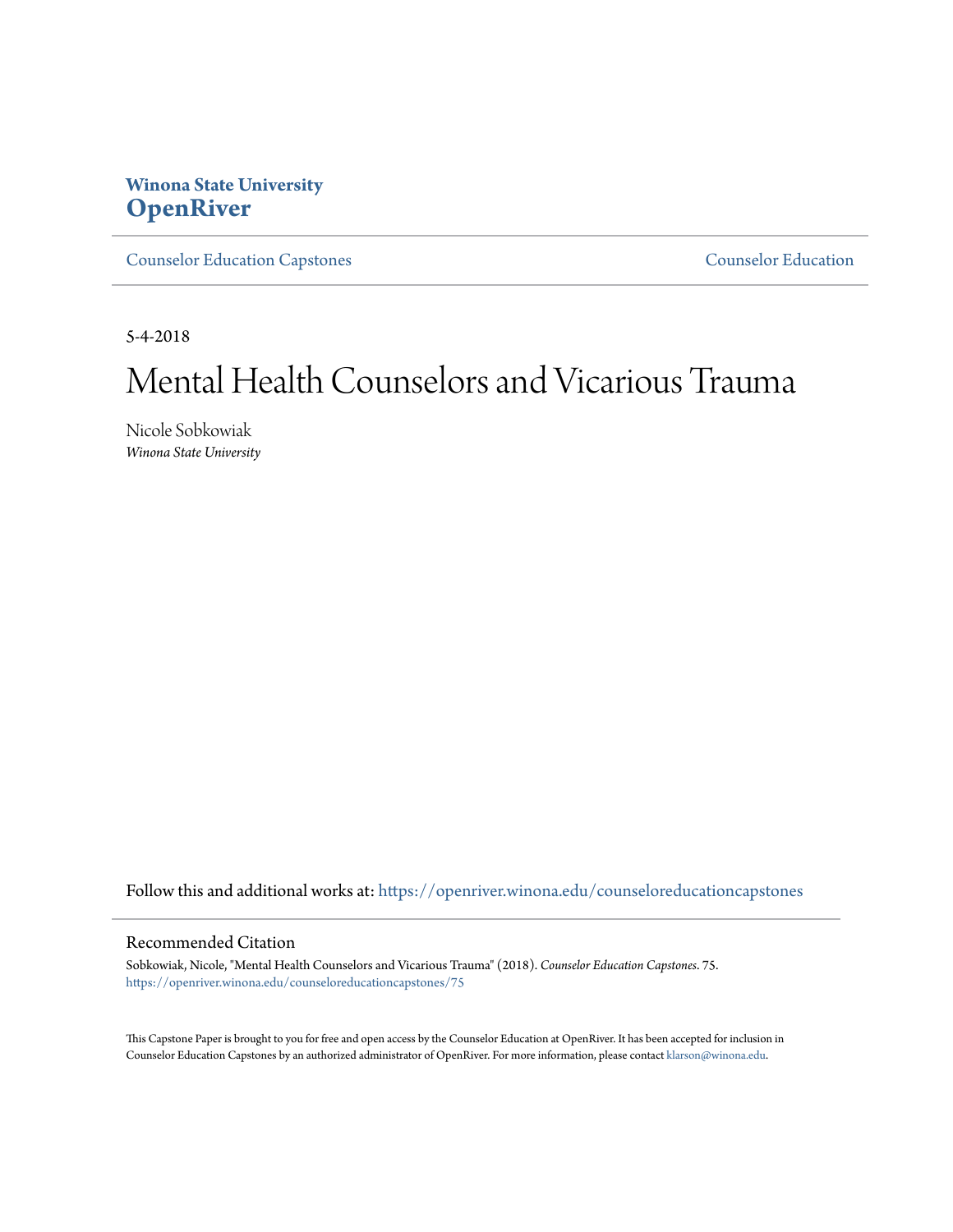Clinical Mental Health Counselors and Vicarious Trauma

Nicole Sobkowiak

A Capstone Project submitted in partial fulfillment of the

requirements for the Master of Science Degree in

Counselor Education at

Winona State University

Spring, 2018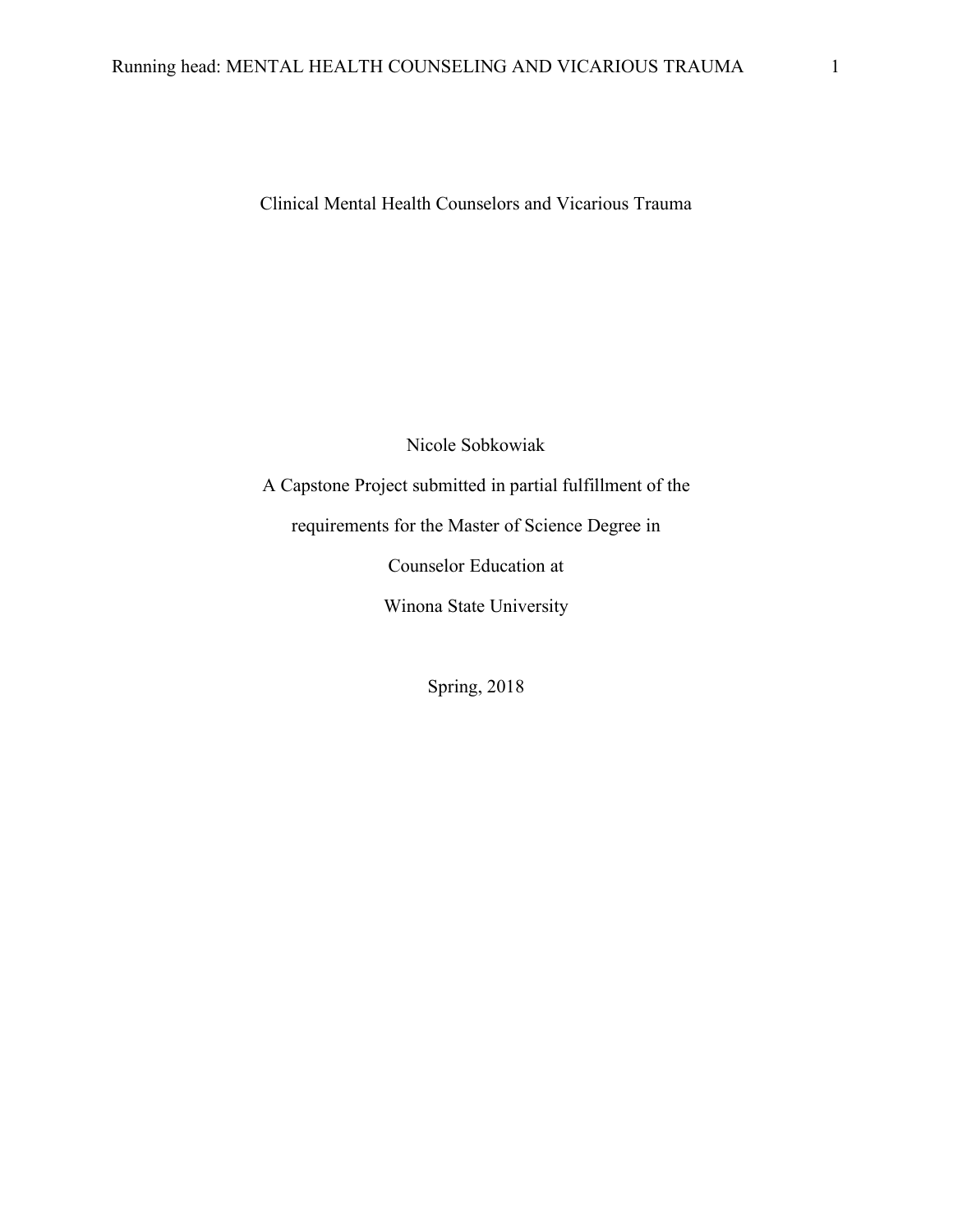Winona State University

College of Education

Counselor Education Department

CERTIFICATE OF APPROVAL

# CAPSTONE PROJECT

 $\overline{\phantom{a}}$  , where  $\overline{\phantom{a}}$ 

\_\_\_\_\_\_\_\_\_\_\_\_\_\_\_\_\_\_\_\_\_\_\_\_\_\_

Mental Health Counselors and Vicarious Trauma

This is to certify that the Capstone Project of

Nicole Sobkowiak

Has been approved by the faculty advisor and the CE 695 – Capstone Project

Course Instructor in partial fulfillment of the requirements for the

Master of Science Degree in

Counselor Education

Capstone Project Supervisor: \_\_Fawcett\_\_\_\_\_\_\_\_\_\_\_\_\_\_\_\_

Name

Approval Date: \_\_5/4/18\_\_\_\_\_\_\_\_\_\_\_\_\_\_\_\_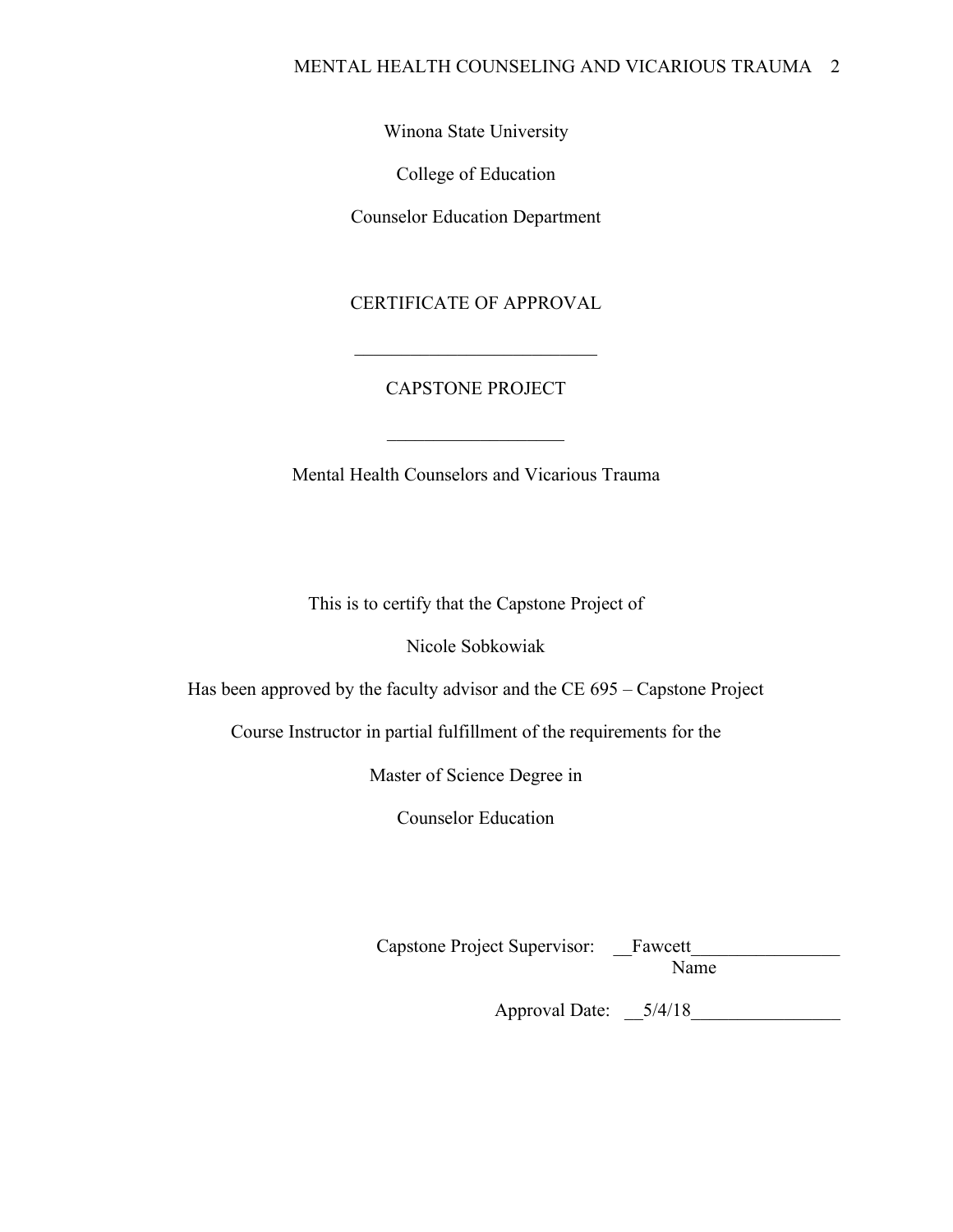#### Abstract

Although there are a handful of evidence-based treatment interventions for clients seeking treatment for trauma related concerns, limited evidence-based treatment interventions exist for the professionals treating survivors of trauma that are experiencing symptoms of vicarious trauma. Mental health counselors are potentially at-risk for developing vicarious trauma or secondary traumatic stress while working with clients seeking treatment for traumatic experiences. Signs and symptoms of vicarious trauma include emotional and physical symptoms similar to those of posttraumatic stress disorder. Risk factors include childhood or personal trauma, work-place organization, lack of supportive clinical supervision, and lack of self-care. Screening tools utilized to measure and assess vicarious trauma amongst mental health counselors include: The Vicarious Resilience Scale, the Professional Quality of Life Protocol, the Coping Strategies Inventory, the Differentiation of Self Inventory, and the Modified Stroop. Preventative efforts against developing vicarious trauma include attending regular clinical supervision and consultation groups, practicing healthy self-care, and participating in continuing education. Treatment interventions associated with vicarious trauma include self-care, mindfulness-centered therapeutic approaches, additional supervision, and cognitive behavioral techniques. Additional research is needed to quantify further evidence-based treatment interventions for treating mental health counselors experiencing vicarious trauma.

#### *Keywords: Vicarious Trauma; Mental Health Counselors; Evidence-Based Practice*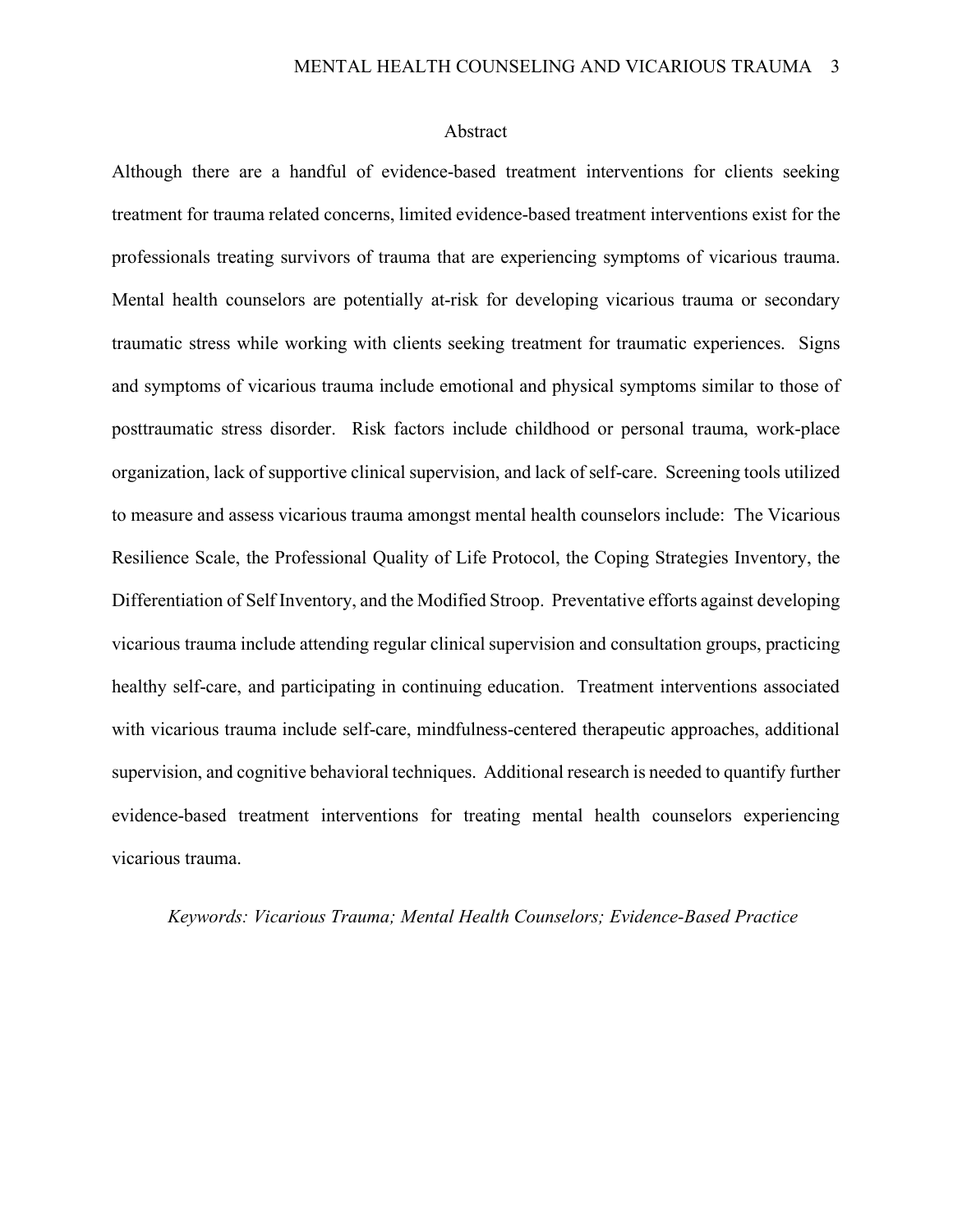| Contents |
|----------|
|----------|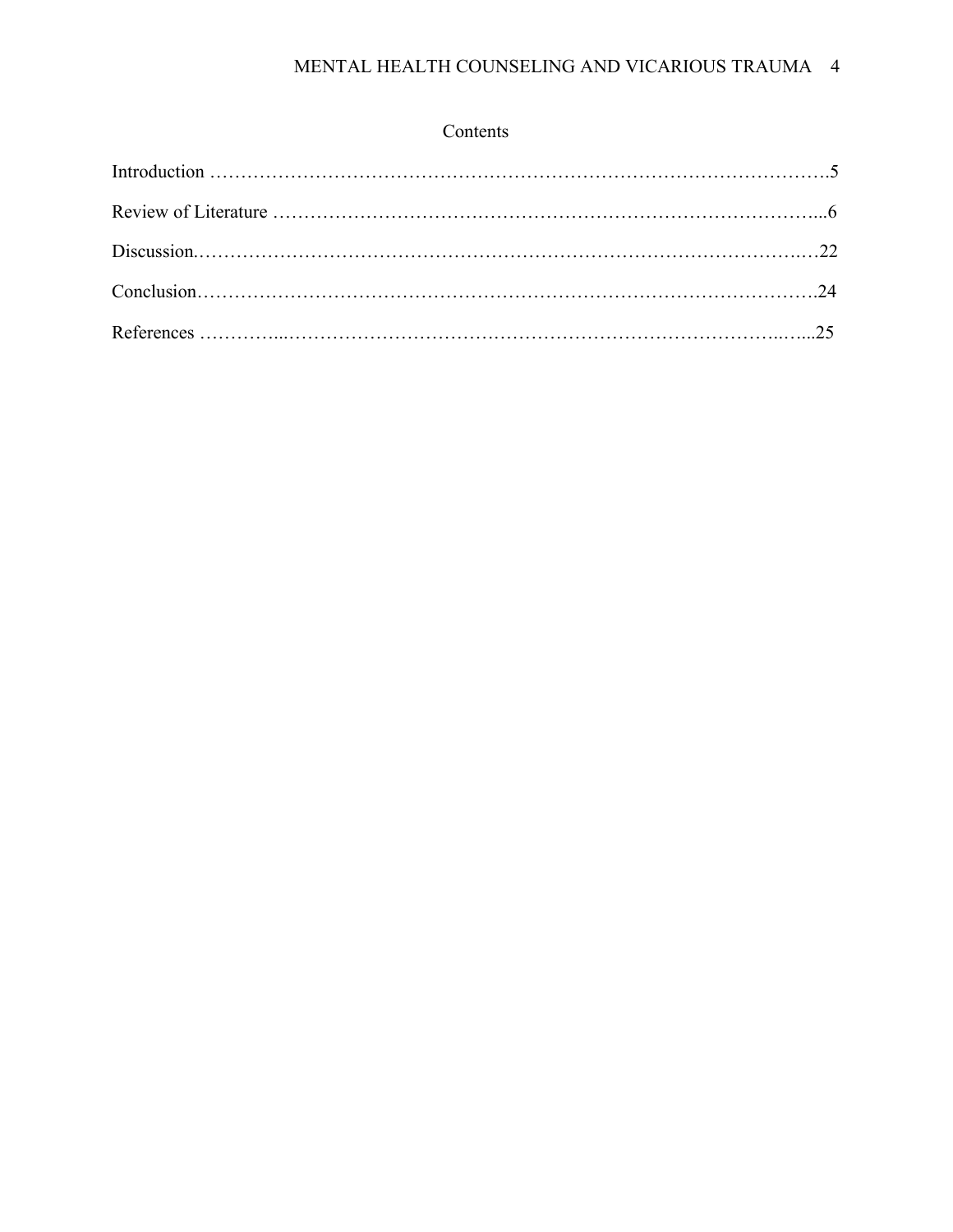Clinical Mental Health Counseling and Vicarious Trauma

There will always be a need for workers in the helping fields such as therapists, child welfare workers, police officers, nurses, emergency response teams, paramedics, and emergency room staff (Killian, Hernandez-Wolfe, Engstrom, & Gangsei, 2017). These careers work with victims of traumatic or abusive events. The collectively gathered research specifically examines vicarious trauma as it relates to mental health counselors. Specifically identified are possible precursors to developing vicarious trauma such as the impact of personal history of trauma or abuse, organizational work settings and supervision, measurement tools for screening for vicarious trauma symptoms amongst mental health counselors, as well as ways in which counselors can try to prevent or overcome vicarious trauma (Killian, 2017; Williams, Helm, & Clemens, 2012; McCann & Pearlman, 1990).

Traumatic events occur daily that cause individuals to seek counseling concerning the life changing events they have encountered. Given the amount of traumatic experiences that mental health counselors are secondarily exposed to puts them at-risk for developing vicarious trauma, or secondary trauma. Williams, Helm, and Clemens (2012) reported, "the incidence of trauma in the United States has become immense and pervasive, [and] mental health counselors are inevitably exposed to demoralizing stories of trauma, disempowerment, and abuse" ( p. 133). Frequently working with individuals experiencing undue turmoil in their lives can negatively affect counselors that are not adequately engaged in self-care practices and techniques. McCann and Pearlman (1990) observed that, "persons who work with victims may experience profound psychological effects that can be disruptive and painful for the helper and can persist for months or years after working with traumatized persons" (p. 133). It is imperative for mental health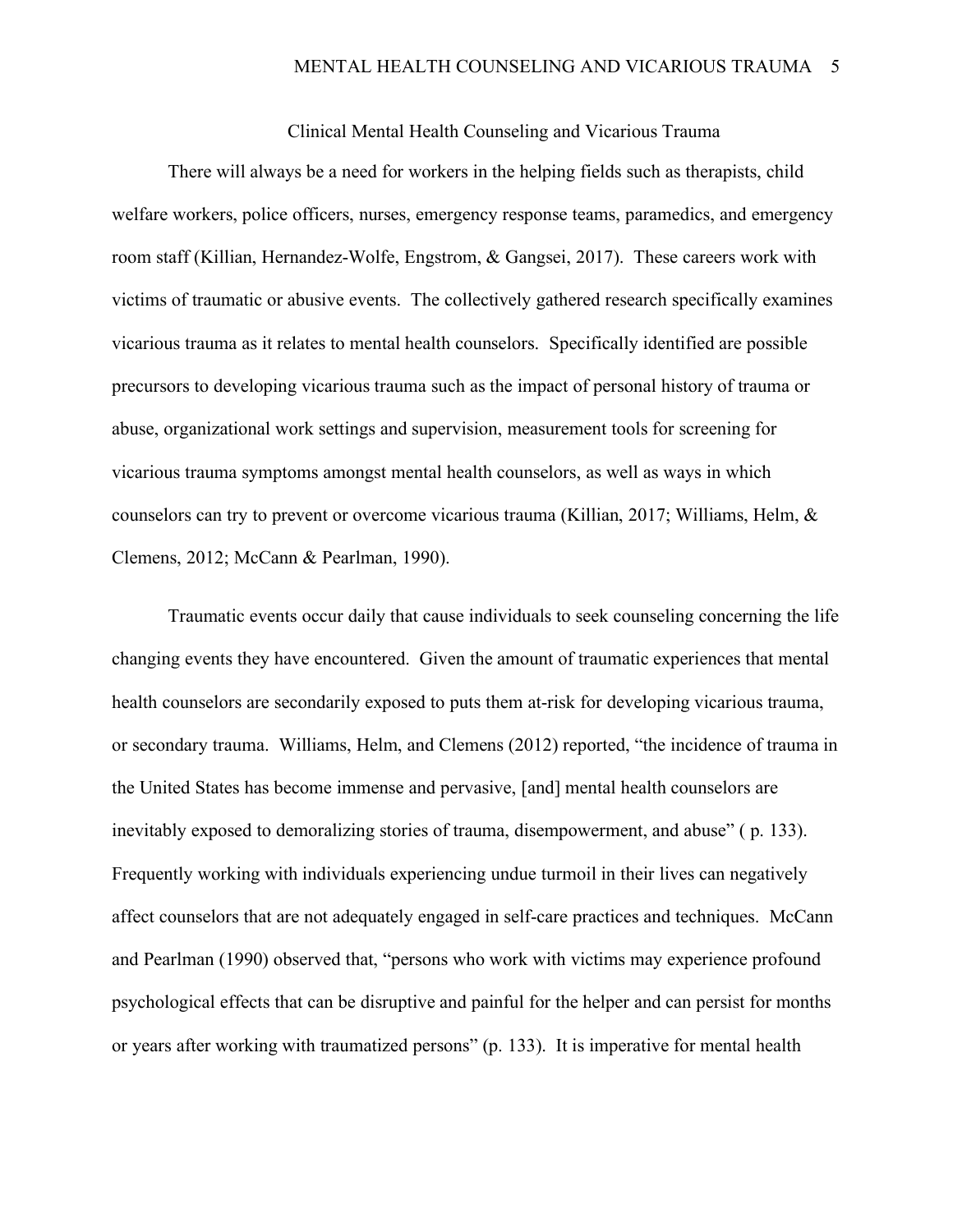clinicians to continually monitor and engage in self-care practices, to promote client welfare, non-maleficence, and to maintain their own health.

# **Review of Literature**

Positively or negatively, counselors working with survivors of traumatic events can expect to be affected in one way or another. In some circumstances, therapists may be affected in such a manner from the trauma spoken about by their client that they themselves may start to suffer symptoms resembling those that their client has presented (McCann & Pearlman, 1990). This is known as vicarious trauma. As defined, "vicarious trauma (VT) involves affective distress and shifts in cognitive schemas following secondary exposure to traumatic material" (Aparicio, Michalopoulos, & Unick, 2013, p. 199). When experiencing vicarious trauma, counselors experience negative effects and changes occur in their thought processes that develop subsequent to hearing about the traumatic event encountered by the client.

If the mental health counselor does not experience or develop vicarious trauma, then the counselor is said to have gained positive effects or vicarious resistance (Pearlman & Saakvitne, 1995). Posttraumatic growth is also a synonym for vicarious resilience (Killian, Hernandez-Wolfe, Engstrom, & Gangsei, 2016). Therapists may be affected either in a positive or negative manner while providing trauma related services. Neutral responses from therapists providing trauma services were not elaborated in the research. Hernandez, Gangsei, and Engstrom (2007), defined vicarious resilience as, "a process characterized by a unique and positive effect that transforms therapists in response to client trauma survivors' own resiliency" (p. 237). Vicarious resilience occurs when a therapist gains insight and learns from watching their client grow and gain self-efficacy while bouncing back and resisting defeat of their experienced traumatic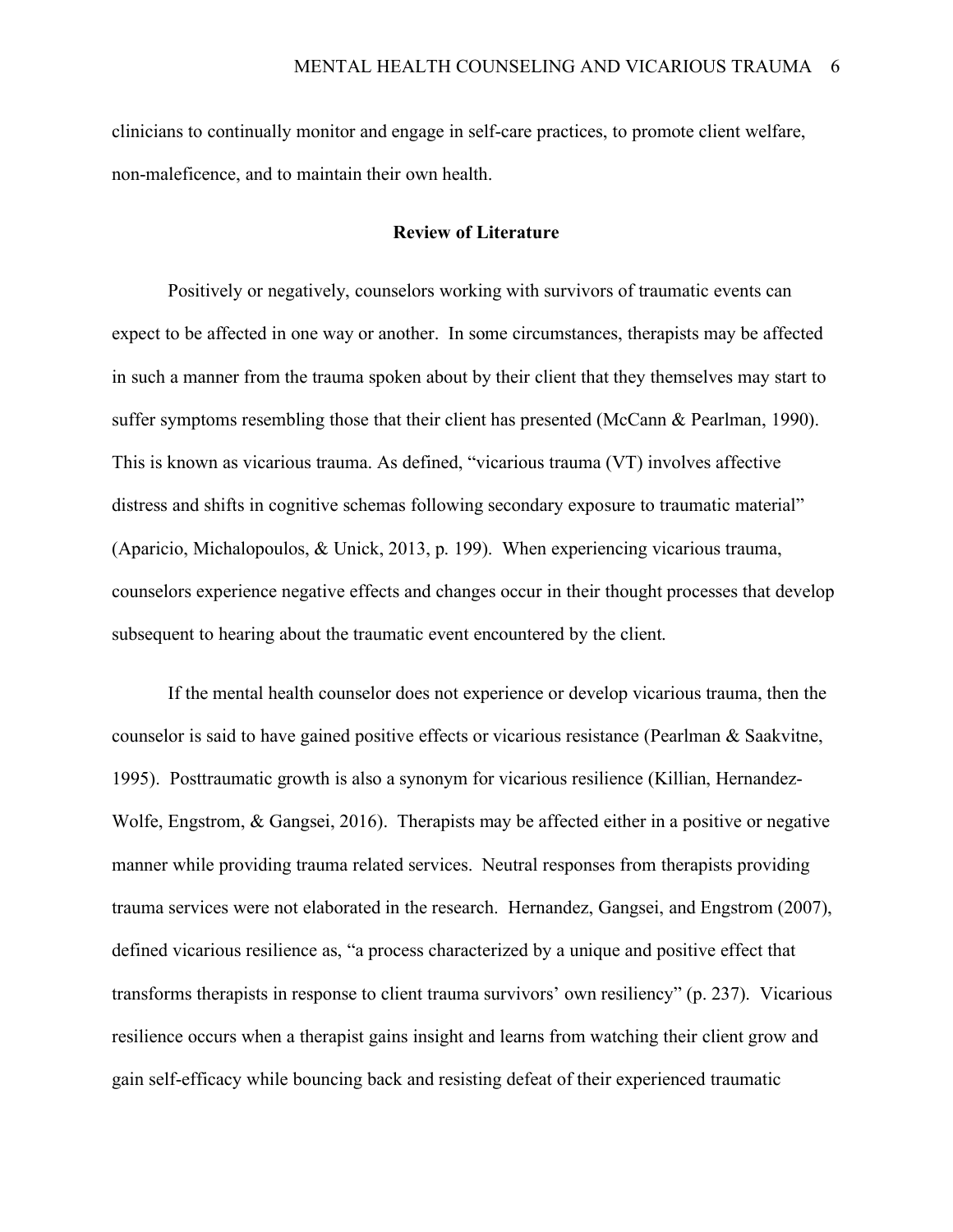hardship (Hernandez, Gangsei, & Engstrom, 2007). When it comes to, "manifesting vicarious resilience," (Hernandez, Engstrom, & Gangsei, 2010, p. 72) trauma counselors have reported obtaining new perspectives and insight while observing clients succeed throughout treatment; this prompted an increase in self-efficacy of the counselors providing the trauma therapy (Hernandez, Engstrom, & Gangsei, 2010).

Examples of self-reported changes amongst counselors included:

(1) reflecting on human beings' capacity to heal; (2) reaffirming the value of therapy; (3) regaining hope; (4) reassessing the dimensions of one's own problems; (5) understanding and valuing spiritual dimensions of healing; (6) discovering the power of community healing; and (7) making the professional and lay public aware of the impact and multiple dimensions of violence by writing and participating in public speaking forums (Hernandez, Engstrom, & Gangsei, 2010, p. 72-73).

While vicarious trauma has negative or detrimental effects, vicarious resilience can have positive and beneficial effects for the counselor (Hernandez, Engstrom, & Gangsei, 2010). With conscious awareness of possibly encountering vicarious trauma or vicarious resilience, it is important to be mindful about the known risk factors.

#### **Signs and Symptoms of Vicarious Trauma**

As with PTSD, there are emotional, physical, and somatic responses to vicarious trauma (Killian, 2008; Cohen & Collens, 2013). In addition to emotional or somatic responses to vicarious trauma, a counselor may end up brining stress home with them instead of leaving it at the office (Cohen & Collens, 2013). Symptoms of vicarious trauma are similar to symptoms of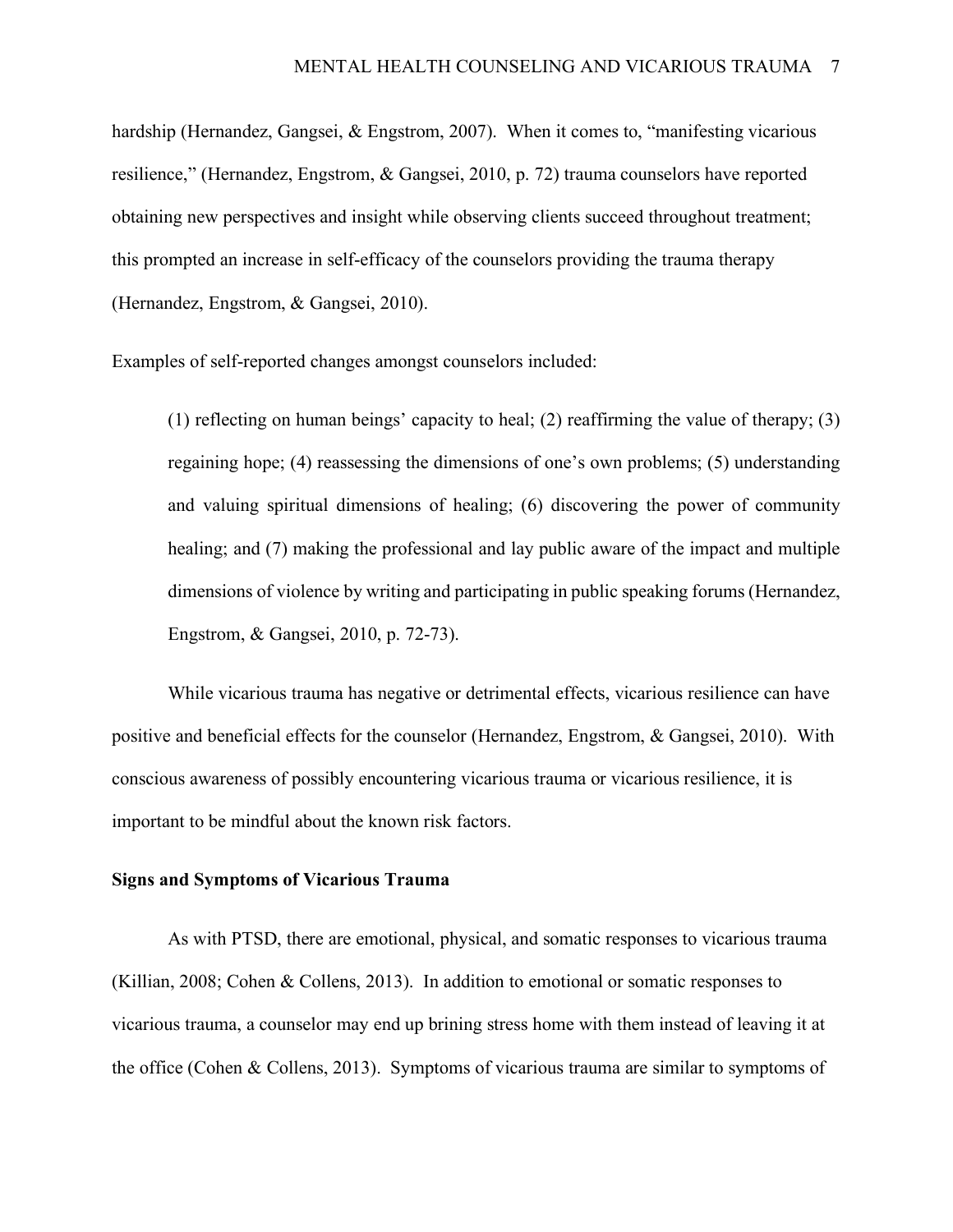PTSD (Killian, 2008) such as, "…re-experiencing of the traumatic event, avoidance of stimuli related to the event, increased arousal, and cognitive intrusions" (Ivicic & Motta, 2017, p. 200). Killian (2008) concluded that, "...all of these bodily symptoms [described] are diagnostic criteria for PTSD and are initial evidence that therapists who work with severely traumatized clients do run the risk of developing secondary traumatic stress" (p. 37). Behavioral patterns have also been identified as possible symptoms of vicarious trauma amongst mental health counselors. According to Killian, Hernandez-Wolfe, Engstrom and Gangsei (2017), "Common behavioral patterns that signify impairment include social isolation, neglecting meal breaks, and putting clients' needs first; Impairment can lead to poor clinical judgment, increased risk of ethical breaches, boundary violations, and inappropriate emotional involvement with clients" (p. 25). It is essential for counselors to monitor their own well-being while simultaneously monitoring the client (Killian, Hernandez-Wolfe, Engstrom, & Gangsei, 2017). Supervisors should also continue to monitor their supervisees for possible impairment.

**Emotional Symptoms.** Emotional symptoms displayed by counselors exhibiting vicarious trauma may appear similar to symptoms of major depressive disorder where despair, anhedonia, and lack of motivation and drive are present (Killian, 2008). Ability to manage time effectively may decrease while experiencing symptoms of vicarious trauma (Killian, 2008). Additionally, it may be challenging for therapists to, "…switch off after sessions," leading them to experience rumination of the session's content (Spelvins et al., 2010, as cited in Cohen  $\&$ Collens, 2013, p. 572). Emotional dysregulation, feelings of disgrace, and shortened temperament may also be signs of emotional symptoms of vicarious trauma (Adams & Riggs, 2008; Cohen & Collens, 2013). Cemans (2004) acknowledged that detachment is also a common emotional symptom of vicarious trauma (as cited in Cohen & Collens, 2013). Adams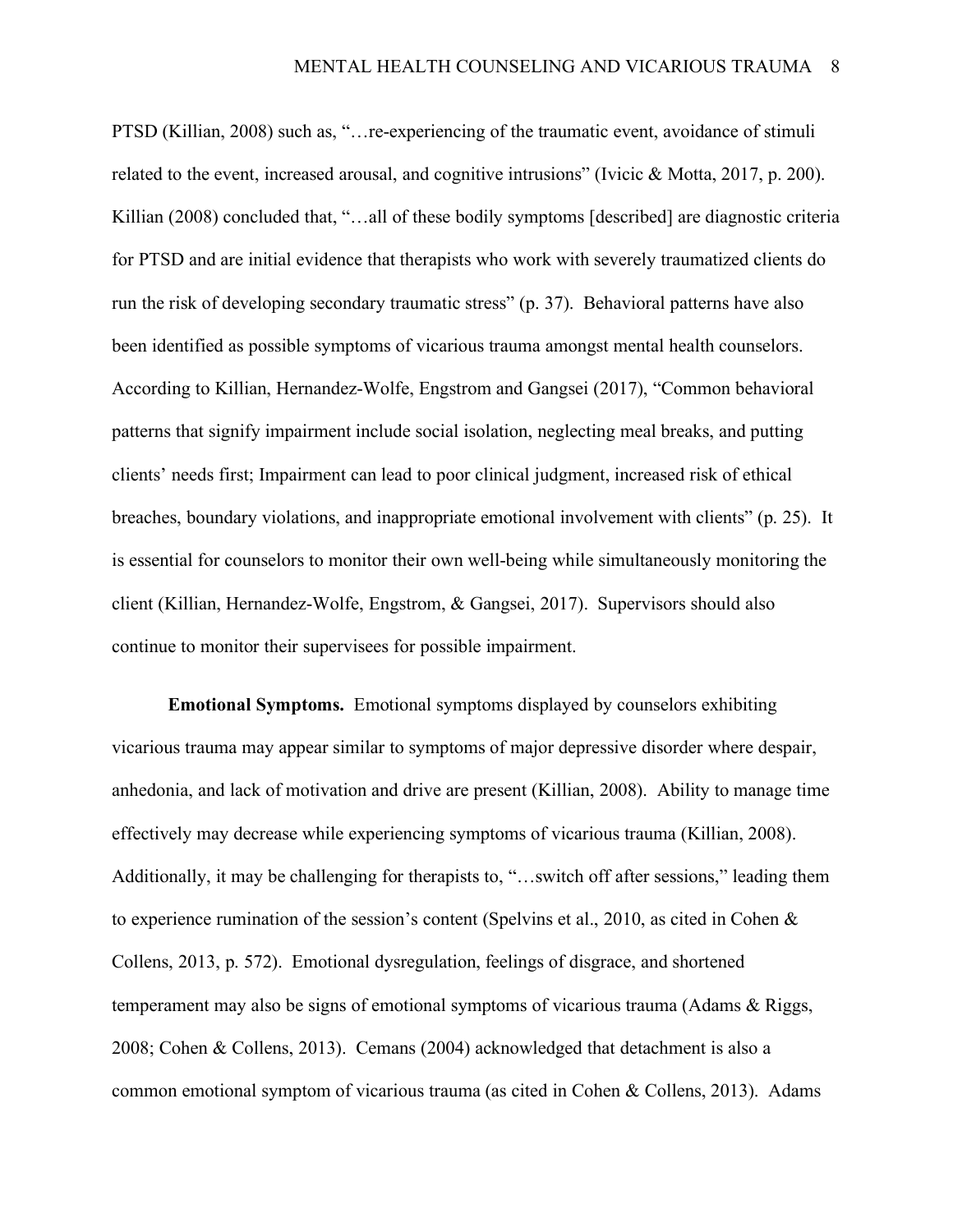and Riggs (2008) hypothesized that, "when new therapists encounter symptoms of vicarious traumatization, they may experience anxiety, shame, and absence of competence, and consequently not seek adequate supervision and support" (Neumann & Gamble, 1995; Pearlman & Mac Ian, 1995, as cited in Adams & Riggs, 208, p. 27). It is essential for mental health counselors to seek additional supervision if they begin to experience emotional symptoms of vicarious trauma and countertransference.

**Physical Symptoms.** Physical signs and symptoms of vicarious trauma include, but are not limited to, '…muscle tension, headaches, and lack of energy" (Killian, 2008, p. 572). Difficulty remaining asleep or falling asleep may prompt an increase in fatigue experienced by the counselor (Killian, 2008). Emotional symptoms such as intrusive thoughts may ultimately affect physical symptoms (Killian, 2008). Killian (2008) identified intrusive thoughts during intimate moments with your partner as an emotional symptom of vicarious trauma. Killian (2008) reported. "…having conversations with clients about negative sexual experiences can really skew your thoughts about sex unless you are able to be honest and talk about your feelings with your partner" (Killian, 2008, p. 35). The ability to have open conversations with your partner is also challenging due to confidentiality and privacy rights. Therapists may be embarrassed to discuss the affects that providing counseling is having on their sexual relationship with their partner and may be reluctant to bring up the countertransference that they are experiencing during supervision.

**Somatic Responses.** Somatic responses to vicarious trauma include, but are not limited to, "numbness and nausea" (life, & Steed, 2000; as cited in Cohen & Colleens, 2013, p. 572); "insomnia" (Splevins et al., 2010; Stteed & Downing, 1998, as cited in Cohen & Collens, 2013, p. 572), "muscle tension, headaches, and lack of energy" (Killian, 2008, p. 35), and feelings of, "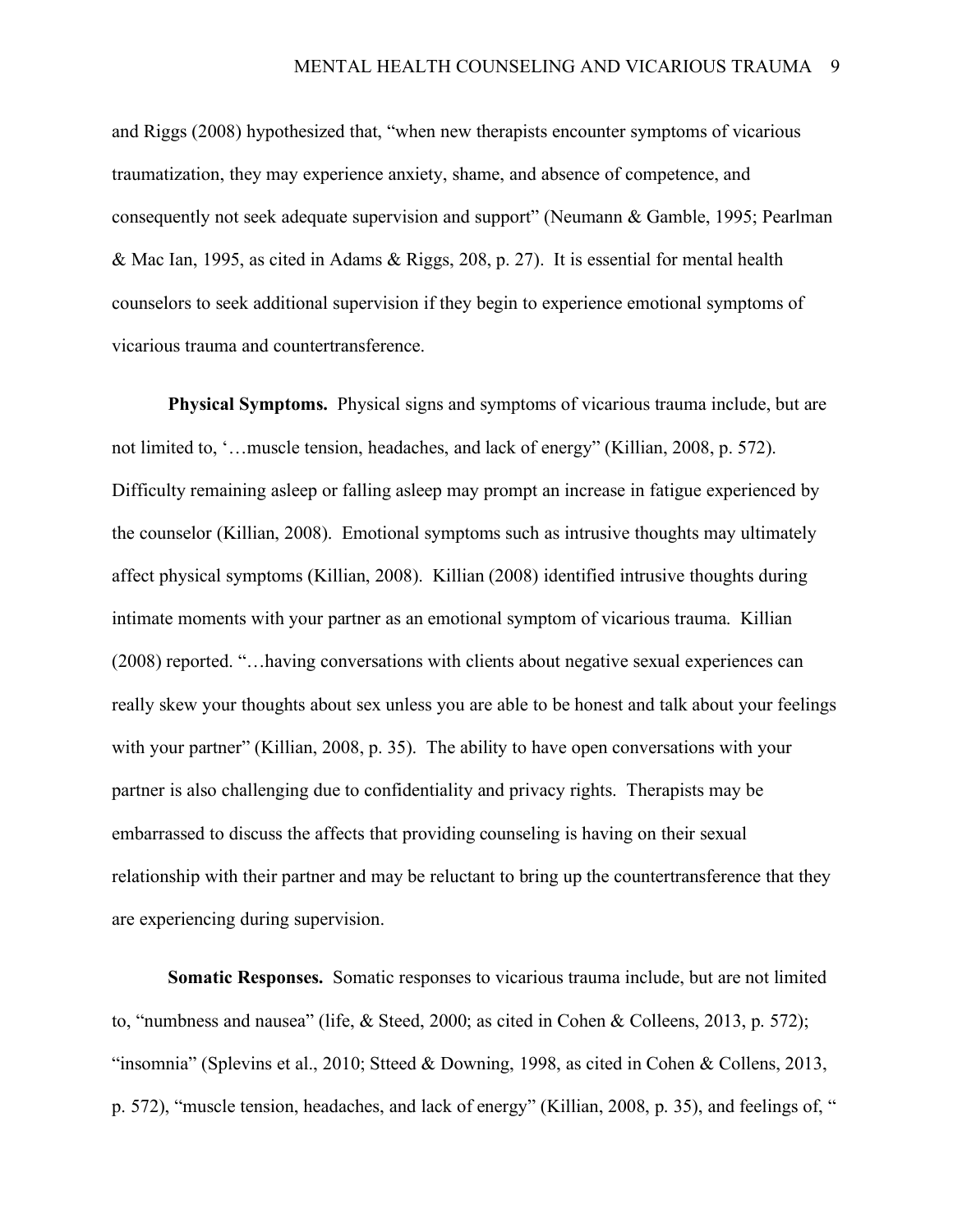detachment" (Cemans, 2004, as cited in Cohen & Collens, 2013, p. 572); experiencing, "cognitive intrusions"; avoidance of related material; engaging in flight or fight reactions; and flashbacks (Ivicic & Motta, 2017, p. 200). Somatic responses are present for more than a week following the session (Shamai & Ron, 2009; as cited in Cohen & Collens, 2013).

# **Risk Factors**

**Childhood or Personal Trauma.** One possible risk factor mentioned in multiple research studies concluded that counselors whom have experienced or witnessed childhood or personal trauma may be more at-risk than counselors who have not experienced traumatic events (Williams, Helm, & Clemens, 2012; Baird & Kracen, 2006; Nelson-Gardell & Harris, 2003; Srang, Clark, & Whitt-Woosley, 2007, as cited in Miller & Sprang, 2017). Counselors who have suffered childhood or personal trauma or abuse in their past may become triggered when listening to their clients speak about traumatic events they have experienced (Williams, Helm, & Clemens, 2012). According to Williams, Helm, and Clemens (2012), counselors should have:

Awareness of the potential impact of their own history of trauma [and how they] will enable [themselves as] therapists to recognize when emotions and memories related to their own experiences have been triggered and seek help to manage shifting beliefs about the goodness of self, others, and the world associated with VT [vicarious trauma] ( p. 147).

Although most of the research pointed to childhood and personal trauma as being risk factors for vicarious trauma, there were also a couple of studies that produced results indicating that counselors with childhood trauma or personal trauma were not at an increased risk for vicarious trauma (Williams, Helm, & Clemens, 2012). While there appears to be more counselors with a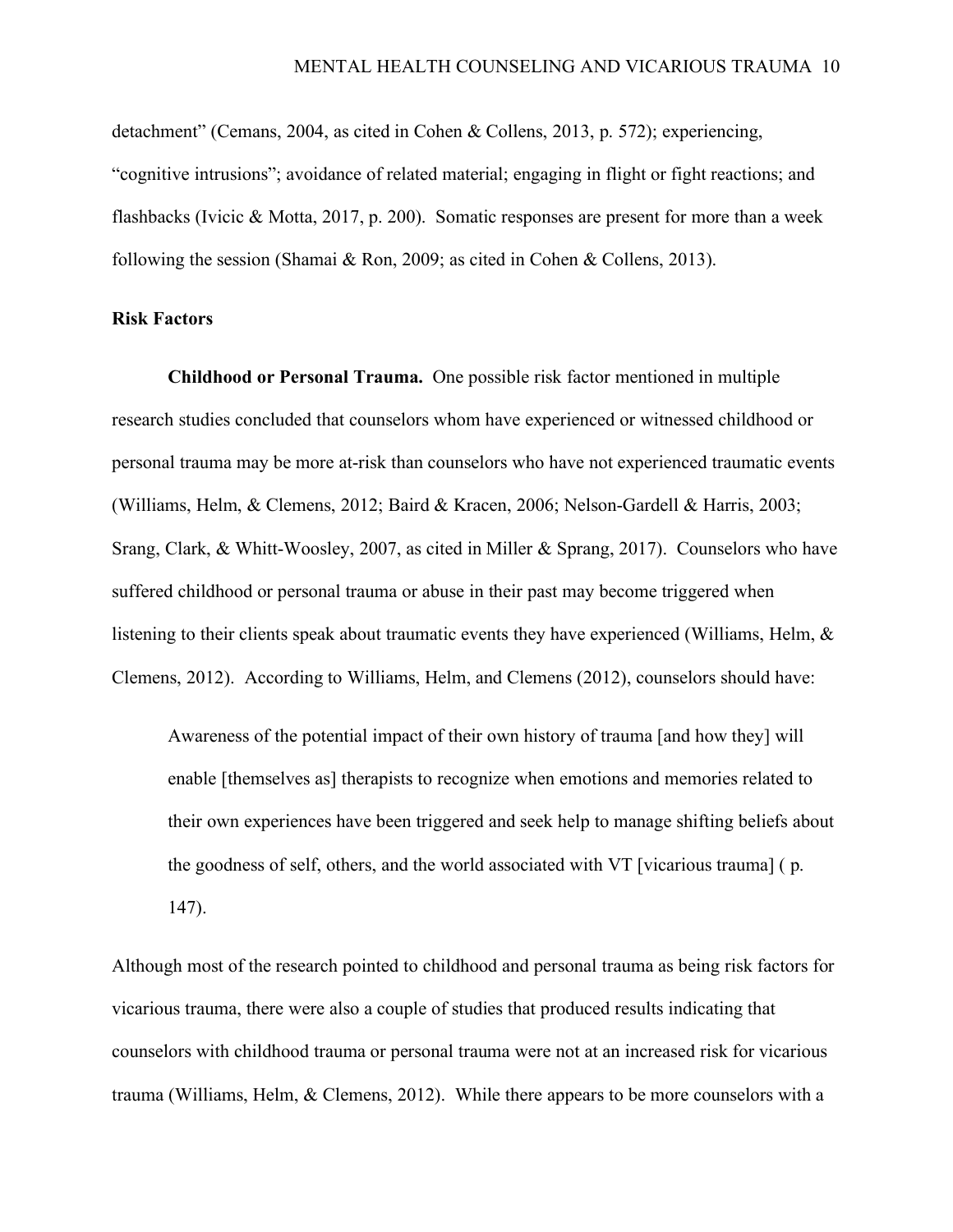trauma history reporting symptom of vicarious trauma, there are still counselors that do not have a history of trauma that report having experienced symptoms of vicarious trauma from their work with clients (Miller & Sprang, 2017). More research will need to be completed to determine whether previous trauma in the therapist's life increases their risk for vicarious trauma and the intensity of the risk.

**Organizational Factors.** Besides having a history of childhood or personal trauma, organizational factors and work-related supervision were found to be factors in the development of vicarious trauma (Trippany et al., 2004). Trippany et al., (2004), reported that vicarious trauma that is experienced by mental health counselors, "…has been described as an occupational hazard and a normal counselor adaptation to recurrent client-presented traumatic material" (p. 32). It is no secret that counselors expect to deal with challenging situations or clients at times and therefore it is essential to have adequate supervision available to help counselors make decisions as well as to debrief and consult when needed. Additional organizational risk factors include the variation of clients seen and the size of caseloads (Molnar et al., 2017).

# **Assessment and Screening Tools**

There are many screening tools that assess the various symptoms associated with vicarious trauma and vicarious resilience. Some of the screening tools available include the Vicarious Resilience Scale (VRS) (Killian, Hernandez-Wolfe, Engstrom, & Gangsei, 2017); the Professional Quality of Life Scale (Ivicic & Motta, 2017); The Modified Stroop (Ivicic & Motta, 2017); The Coping Strategies Inventory (Bober, Rogehr, & Zhou, 2005); The Differentiation of Self Inventory (DSI) (Skowron & Schmitt, 2003, as cited in Halevi & Idisis, 2017) ; The TSI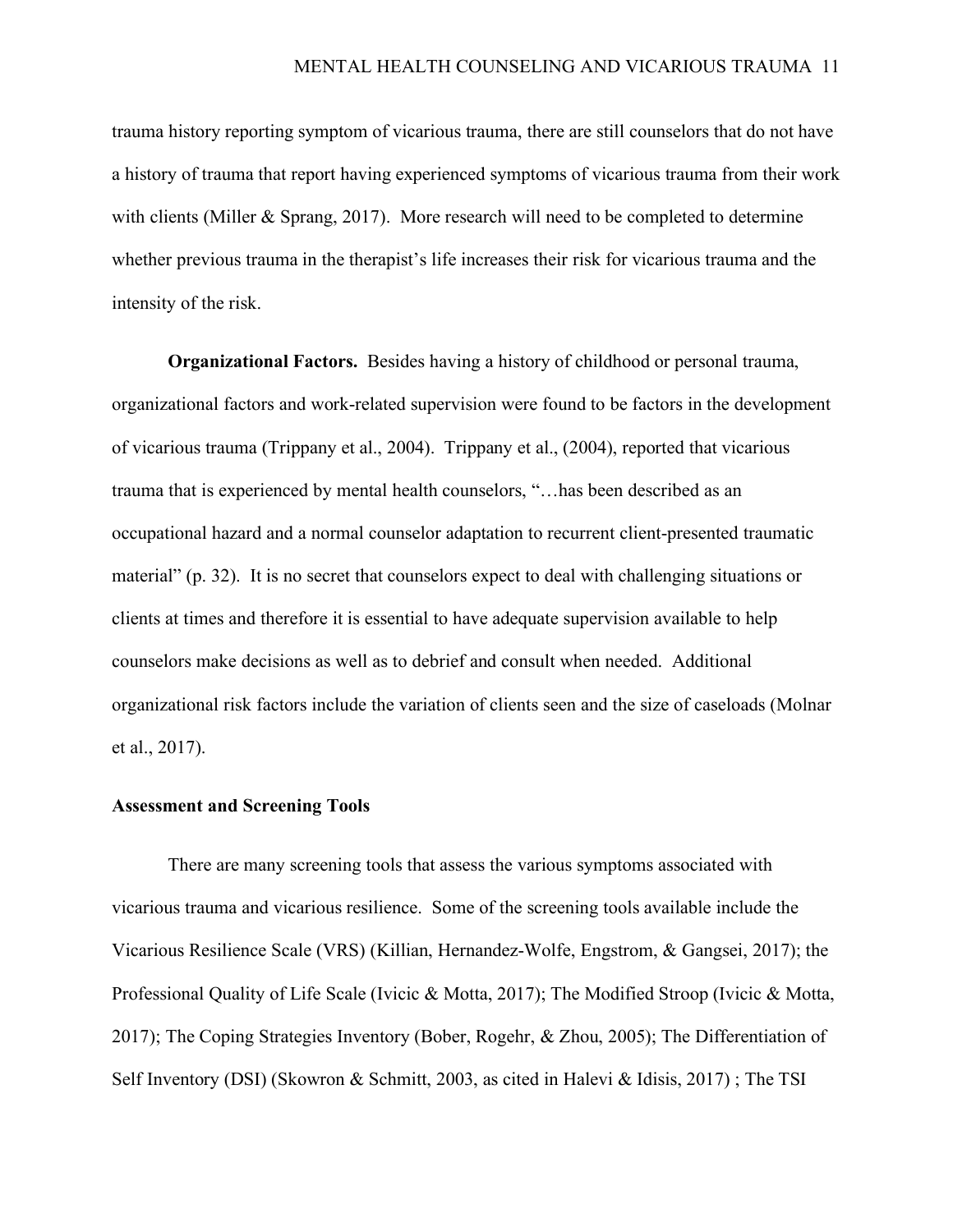Belief Scale (Pearlman, 1996; Halevi & Idisis, 2017); and the Secondary Trauma Scale (Motta, Hafeez, Sciancaleore, & Diaz, 2001, as cited in Ivicic & Motta, 2017). Many of these screeners rely on self-reported data.

**The Vicarious Resilience Scale (VRS).**The Vicarious Resilience Scale (VRS) (Killian, Hernandez-Wolfe, Engstrom, & Gangsei, 2017) stands out from other screeners described in this section, as it was designed to quantify posttraumatic growth amongst therapists providing counseling services to trauma survivors. The VRS focuses on the positive effects that counselors may retain from facilitating trauma work, rather than screening for negative side effects such as vicarious trauma.

**Professional Quality of Life Protocol.** Unlike the Vicarious Resilience Scale (VRS) by Killian, Hernandez-Wolfe, and Gangsei (2017), that only measured the possible posttraumatic growth amongst counselors, the Professional Quality of Life Protocol (Stamm, 2002; Stamm, 2003; Stamm & Figley, 2009, as cited in Killian, Hernanez-Wolfe, Engstrom, & Gangsei, 2017) measured both the positive and negative possible side-effects of providing trauma counseling; thus, compassion fatigue and compassion satisfaction are variables examined in the Professional Quality of Life Protocol (Stamm, 2002; Stamm, 2003; Stamm & Figley, 2009, as cited in Killian, Hernandez-Wolfe, Engstrom, & Gangsei, 2017).

**The Coping Strategies Inventory.** While the Vicarious Resilience Scale and the Professional Quality of Life Protocol measured the possible side-effects of providing trauma services, The Coping Strategies Inventory (Bober, Rogehr, & Zhou, 2005) measured the effectiveness of coping skills amongst counselors. The Coping Strategies Inventory (Bober, Rogehr, & Zhou, 2005) measured assumptions regarding which coping behaviors would be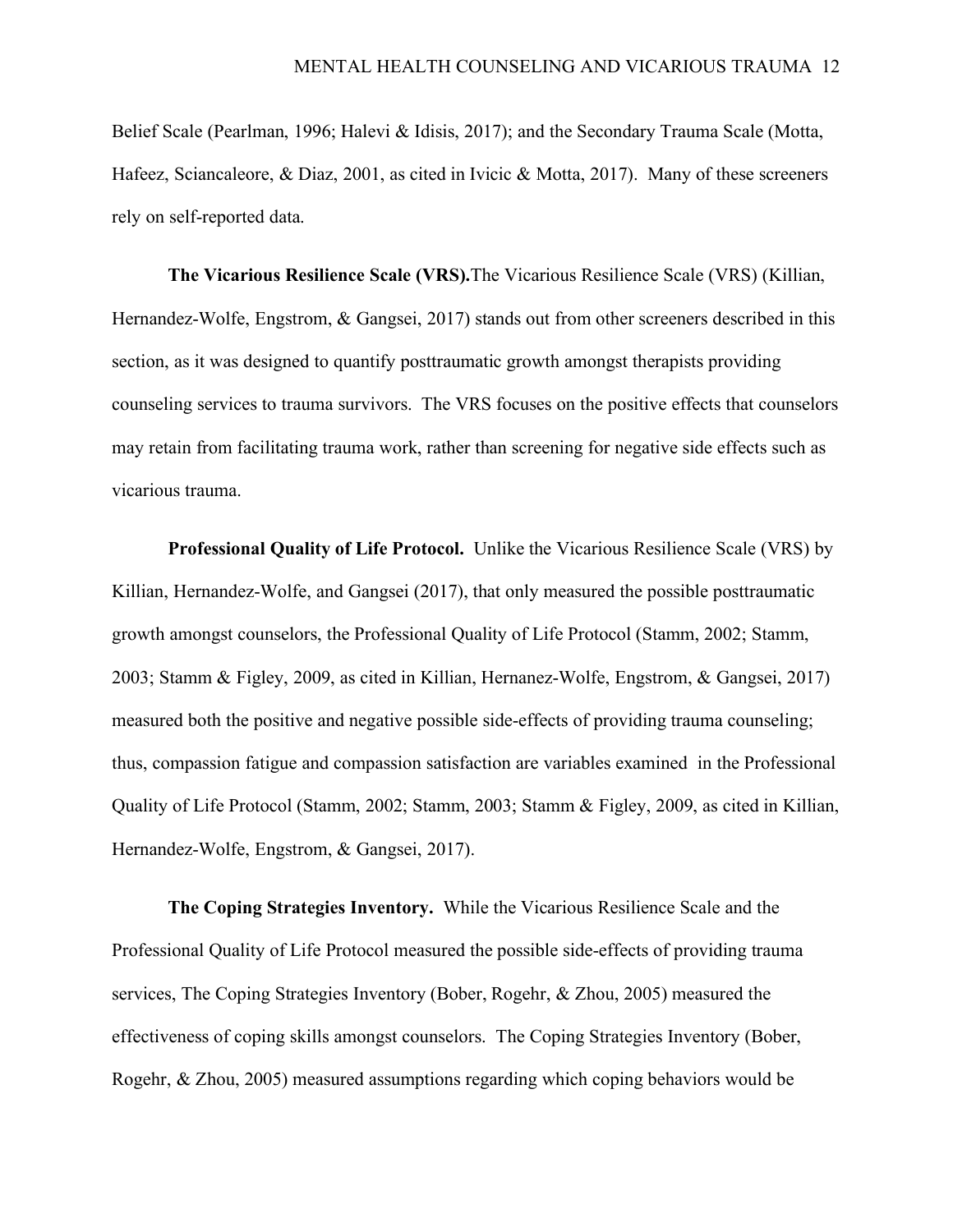associated with the lowest levels of distress regarding vicarious trauma. Conclusions drawn from utilizing The Coping Strategies Inventory (Bober, Rogehr, & Zhou, 2005), concluded that, "…leisure, self-care, supervision, and research and development were most beneficial (p. 79). Bober, Rogehr, and Zhou (2005) identified discrepancies between therapist's perceptions of the importance of self-care activities and the amount of time that the counselors spent engaging in self-care and coping strategies.

**The Differentiation of Self Inventory.** While assessing therapists' use of coping strategies is important, it is also imperative to assess the therapists' interpersonal and intrapersonal styles (Halevi & Idisis, 2017). The Differentiation of Self Inventory assesses the therapists' self-identity, boundaries, affect, and ability to respond or react to the emotions of others (Halevi & Idisis, 2017). The Differentiation of Self Inventory (DSI) (Skowron & Schmitt, 2003, as cited in Halevi & Idisis, 2017) appraises the therapists, "sense of self," "emotional reactivity" "emotional cutoff" and "Fusion with Others" to assess their susceptibility to vicarious trauma (as cited in Halevi & Idisis, 2017, p. 3) The Differentiation of Self Inventory (DSI) may be helpful in assessing the counselor's ability to function in a professional and ethical manner.

**The Modified Stroop.** In contrast to the previously mentioned assessment tools, The Modified Stroop (Ivicic & Motta, 2017) is a not an assessment based on self-reported data. The Modified Stroop has often been used to assess symptoms of PTSD (Ivicic & Motta, 2017). In addition to the Modified Stroop (Ivicic & Motta, 2017) not being a self-report measure, it is also harder for participants to malinger or to provide false answers (Ivicic & Motta, 2017). Given the amount of self-report assessments for screening for symptoms of vicarious trauma, it may be helpful to utilize a couple different screeners to collect a more accurate overall base-line.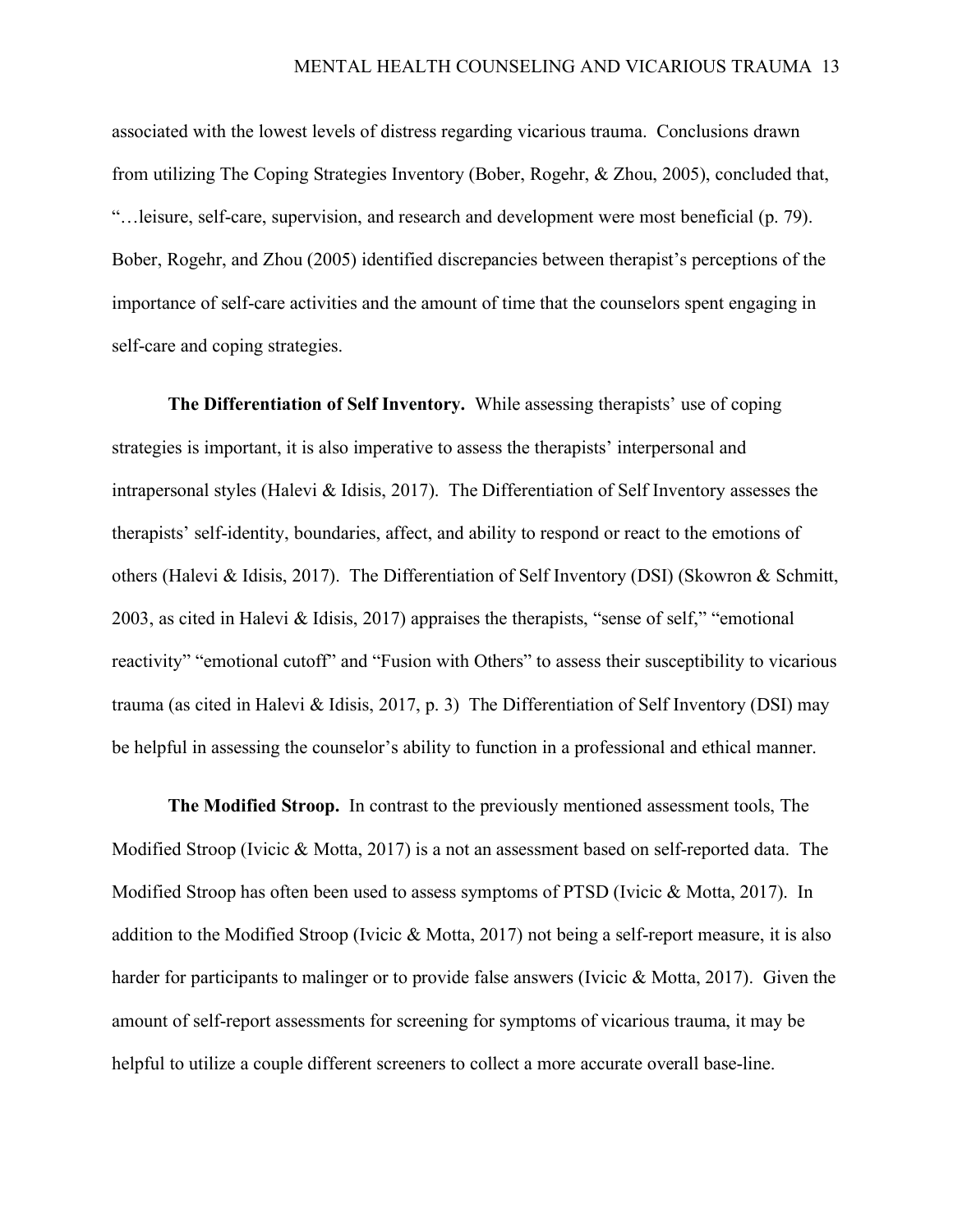When assessing clinicians for possible symptoms of vicarious trauma, it may also be useful to utilize screeners associated with job satisfaction and supervision (Ivicic & Motta, 2017). Ivicic and Motta (2017) reported that, "Currently, there is no empirically validated measure to assess the quality of supervision, specifically among mental health professionals" (p. 201). To assess supervision, Ivicic and Motta (2017) recommend utilizing the Supervision Scale, which was established to, "…assess the availability and quality of [the] supervision offered…" as well as the, "…supervisors availability to help, [provide] support, [and] encouragement, [as well as provide] assistance, [support clinician's] concern[s], and [provide] empathy..." (p. 199). Assessing clinicians' in-regards to overall risk factors will provide a more accurate screening for possible symptoms of vicarious trauma.

# **Prevention**

**Self-Care.** As self-care and wellness were briefly mentioned as being important factors within the work environment, it is crucial that mental health therapists engage in self-care and wellness in all aspects of their lives (Williams, Helm, & Clemens, 2012). If the counselor is not modeling self-care and wellness, the client may be negatively affected which would then be deemed as unethical practice (Williams, Helm, & Clemens, 2012). If therapists are not taking care of themselves they will not be able to do their job ethically which will ultimately affect their clients and those that come in contact with their clients and therefore they are also ultimately affecting society.

**Mindfulness.** Mindfulness is defined as, "…present focused attending… ongoing shifts in [the] mind, body, and the surrounding world, integrated into daily life… to develop enhanced patience, presence, and compassion…to maximize and enrich every moment and interaction with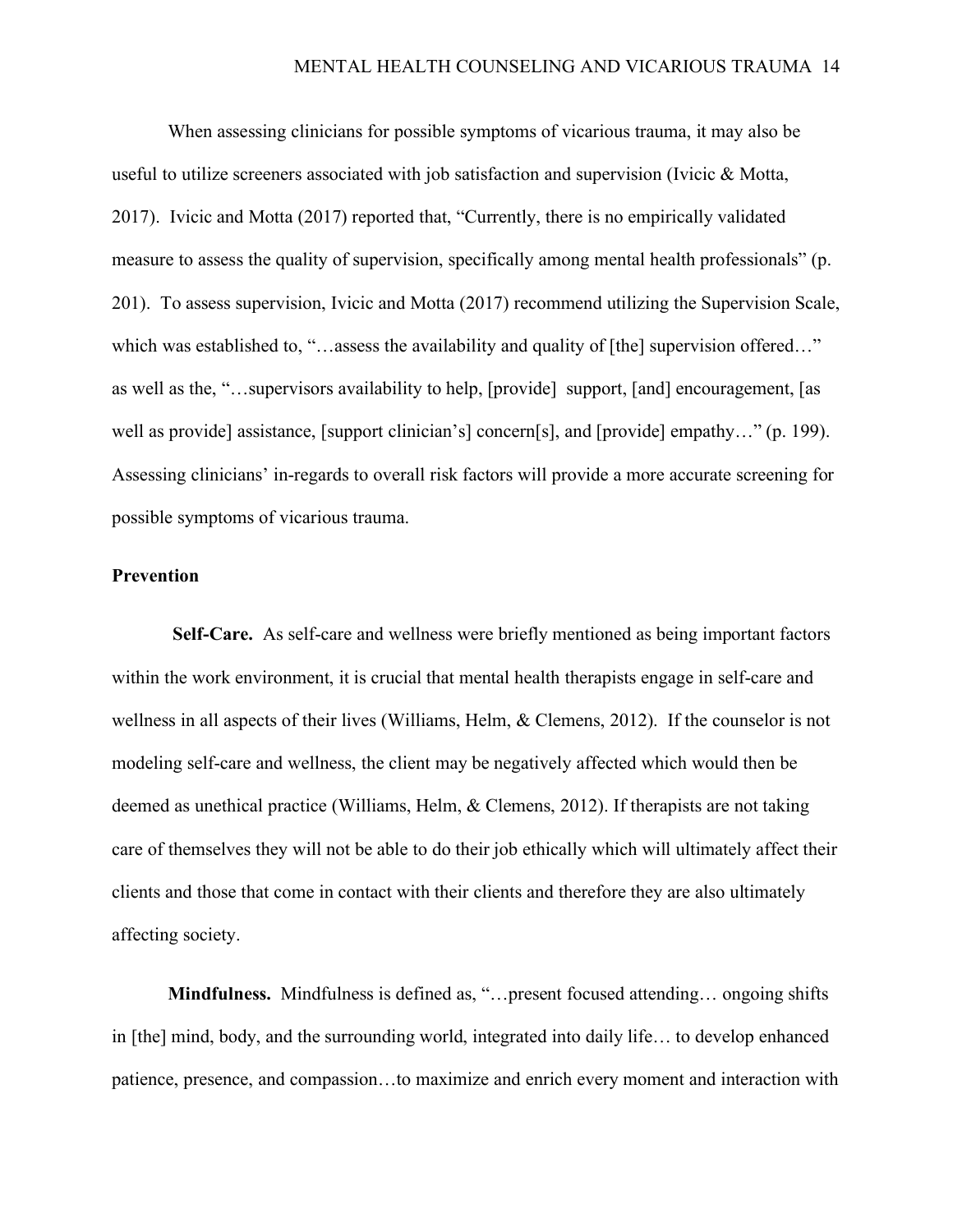heightened attention and loving acceptance" (Harrison & Westwood, 2009, p. 209-210). Utilizing mindfulness may assist counselors in maintaining appropriate boundaries (Harrison  $\&$ Westwood, 2009). Mindfulness also helps professionals differentiate between their personal and professional lives (Harrison & Westwood, 2009). Mindfulness promotes, counselors' abilities to be mindful of personal and professional limits, scope of practice, and their efforts to promote change (Harrison & Westwood, 2009). Although technology is not necessary to practice mindfulness, there are computer apps, phone apps, and smart-watches and fitness trackers that now have mindfulness activities programed into the technology to promote daily mindfulness engagement.

**Wellness.** Earlier in the risk-factor section of this research paper, childhood trauma was mentioned as a possible risk-factor. Williams, Helm, and Clemens (2012) discovered positive effects of self-care and wellness as they found that, "personal wellness partially mediated the relationship between childhood trauma and VT" (p. 144). This indicates that self-care and wellness are important and relevant to not only prevent vicarious trauma, but to also help relieve vicarious trauma after symptoms have developed (Williams, Helm, & Clemens, 2012). Also discovered by Williams, Helm, and Clemens (2012) was that engaging in, "regular participation in wellness activities had a significant negative correlation to VT, which suggests that counselors who engage in wellness practices more often experienced fewer cognitive distortions related to VT" ( p. 148). Evidence shows that participation in self-care and wellness is essential for everyone including counselors and clients and is one example that counselors can model effectively for their clients in order to improve overall wellness for their clients and themselves (Williams, Helm, & Clemens, 2012). As part of overall wellness, counselors should have a positive support group within their work setting as well as in their personal life (Killian, 2008).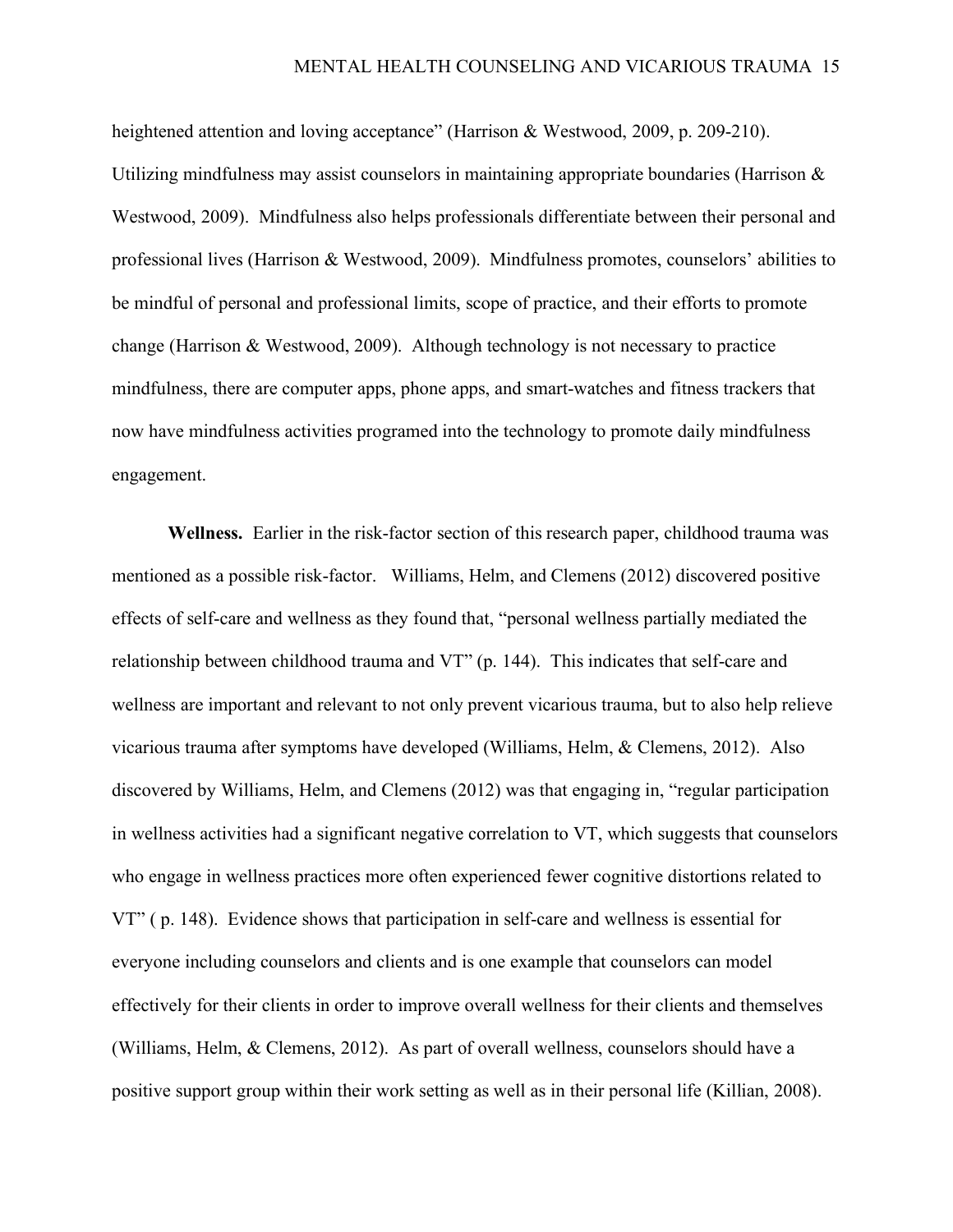Having positive support groups in both their personal and professional lives may help promote healthy boundaries as well as overall wellness.

**Supervision.** Regularly engaging in supervision and consultation with colleagues and supervisors are tools within workplace settings to help provide support. Killian (2008) reported that, "Talking with supervisors, consultants, and colleges may represent a basic, effective practice that can ward off secondary traumatization, but this must be investigated further" (p. 42). It was discovered by Hernandez, Engstrom, and Gangsei (2010) that, "addressing the potential negative impact of trauma work in training and supervision is essential to help therapists become aware of their own vulnerabilities, attend to self-care issues, and establish personal and organizational support networks" (p. 68). Training and preparing therapists for possible vicarious trauma, promoting self-care and wellness, and providing approachable and supportive supervision are ways to increase positive outcomes amongst the wellness of treatment teams as well as to decrease the likelihood of therapists experiencing effects of secondary trauma (Hernandez, Engstrom, & Gangsei, 2010). Not only will effective supervision, support, and wellness have a positive impact on vicarious trauma, but it will also have a positive impact on vicarious resilience (Borja, Callahan, & Long, 2006). Efficient supervision can help enable supervisors to more accurately identify vicarious trauma in their employees and may request for their employees to complete a self-assessment (National Child Traumatic Stress network, Secondary Traumatic Stress Committee, 2011). Although supervision may often be required by agencies, there are positive effects related to self-care in regard to actively engaging in supervision sessions.

**Continued Education and Training.** Continued education and training will allow therapists to take time to learn new skills and stay up-to-date or refresh their therapeutic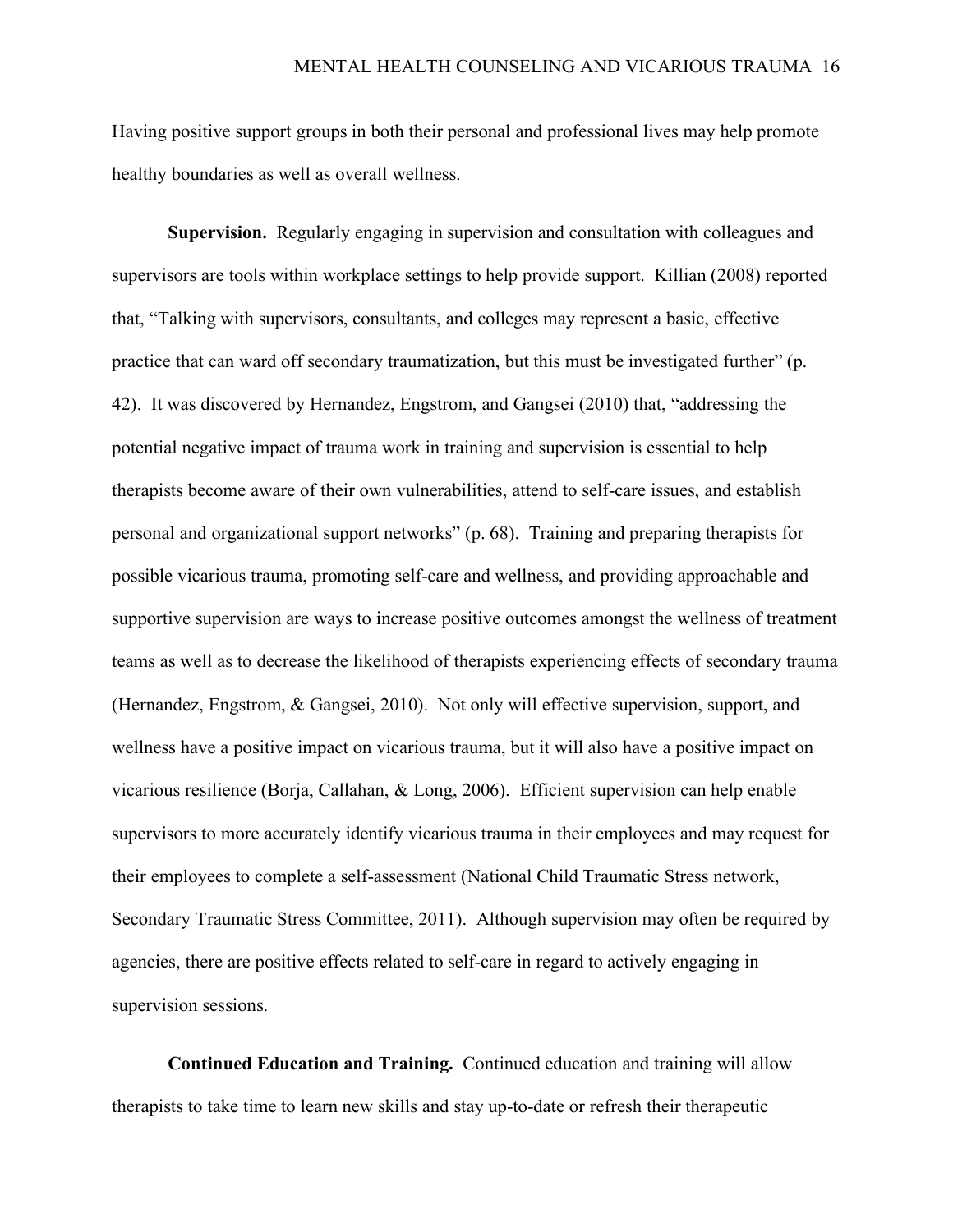techniques. Continued education and training also allows therapists to review ethical principles, consult with other professionals in the field, learn and try new techniques, and restore self-care. Ling, Hunter, and Maple (2014) concluded that counselors continued to desire to work in trauma counseling due to, "engaging in professional development; having flexibility in the[ir] career path; and organizational factors that promoted the sense of autonomy, value, and support" ( p. 305). Providing supportive supervision and consultation, promoting self-care, and providing continued education and professional development is essential to decreasing vicarious trauma amongst trauma counselors while increasing vicarious resilience (Ling, Hunter, & Maple, 2014).

### **Treatment Interventions**

While exposure-based therapy has been used to treat survivors of trauma, it is also how mental health counselors are exposed to the trauma that may lead to experiencing vicarious trauma. Although evidence has indicated that more trauma counselors are experiencing vicarious trauma than previously thought, there are few evidence-based treatments crafted explicitly for treating counselors experiencing vicarious trauma (Figley, 2002; Mathieu, 2012, as cited in Miller & Sprang, 2017). According to Miller and Sprang (2017), "There is little in the practice literature that specifies how, or if, the empathic encounter should be altered to allow for maximum therapeutic benefit to the client and still offer protection from harm for the therapist" (p.154). The current recommendation for trauma therapists, "…focuses primarily on self-care strategies to protect the clinician from the deleterious effects of empathic engagement" (Figley, 2002; Mathieu, 2012; Pearlman & Saakvitne, 1995; van Dernoot Lipsky, 2009, as cited in Miller and Sprang, 2017, p. 154.) There are evidence-based practices such as eye movement desensitization and reprocessing (EMDR)and trauma-focused cognitive behavior therapy (TF-CBT) that have been developed and designed to treat trauma related disorders (Miller & Sprang,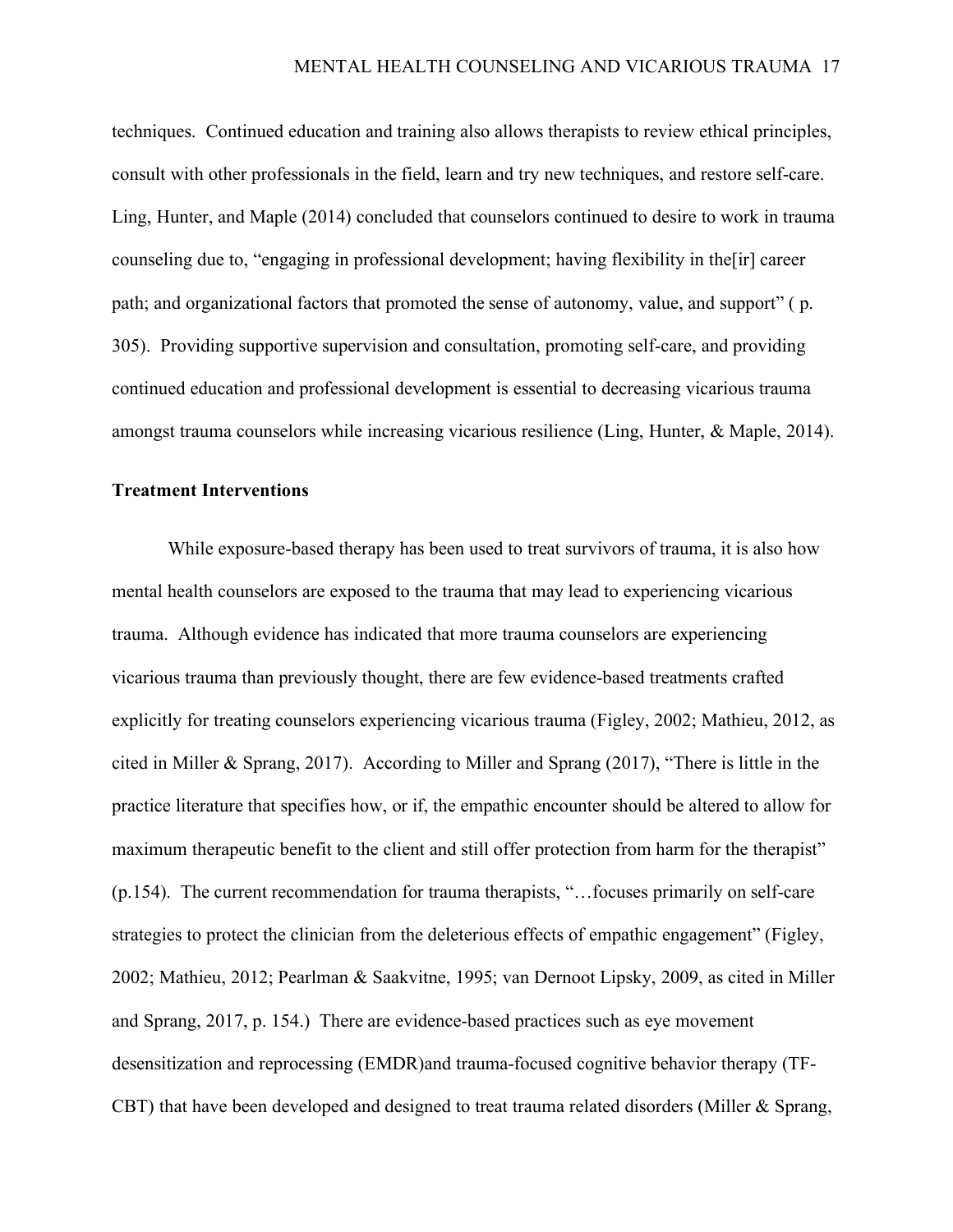2017). Evidence-based treatments such as EMDR and TF-CBT, "…aim to desensitize a client to provocative stimuli and to reduce emotional dysregulation" (Miller & Sprang, 2017, p. 154). Miller and Sprang (2017), reported that, "Curiously, interventions for compassion fatigue in trauma treatment providers have largely ignored the effectiveness of these approaches in favor of an emphasis on self-care after secondary trauma exposure" (Miller & Sprang, 2017, p. 154). Despite the efficiency in utilizing EMDR and TF-CBT approaches for clients, these methodologies are not widely discussed as options for treating counselors with vicarious trauma (Miller & Sprang, 2017). To continue to provide care that is in the best interest of the client, additional research is needed to ensure that therapists may be treated for vicarious trauma in an effective and safe manner to continue to meet the needs of the client and to keep clinicians healthy.

**Self-Care.** Just like providing therapy, counselors should use self-care as an "intentional" skill on a "personal and professional" level (Daughhetee, 2014, p. 4). Engaging in self-care practices is a highly recommended strategy for counselors to use to promote their own emotional regulation (Cohen & Collens, 2013). Harrison and Westwood (2009) described selfcare as, "…protective practices that mitigate the risks of VT" [vicarious trauma] (p. 207). The "Nine Major Themes of Self-Care" as identified by Harrison and Westwood (2009) include, "…countering isolation (in professional, personal and spiritual realms); developing mindful selfawareness; consciously expanding perspective to embrace complexity; achieve optimism; holistic self-care; maintaining clear boundaries and honoring limits; exquisite empathy; professional satisfaction; and creating meaning" (p. 207). Examples of self-care include exercising, meditation, mindfulness, healthy nutrition, healthy sleep regimen, personal hygiene, spending time in nature, utilizing meal breaks at work, spirituality, supervision, and having a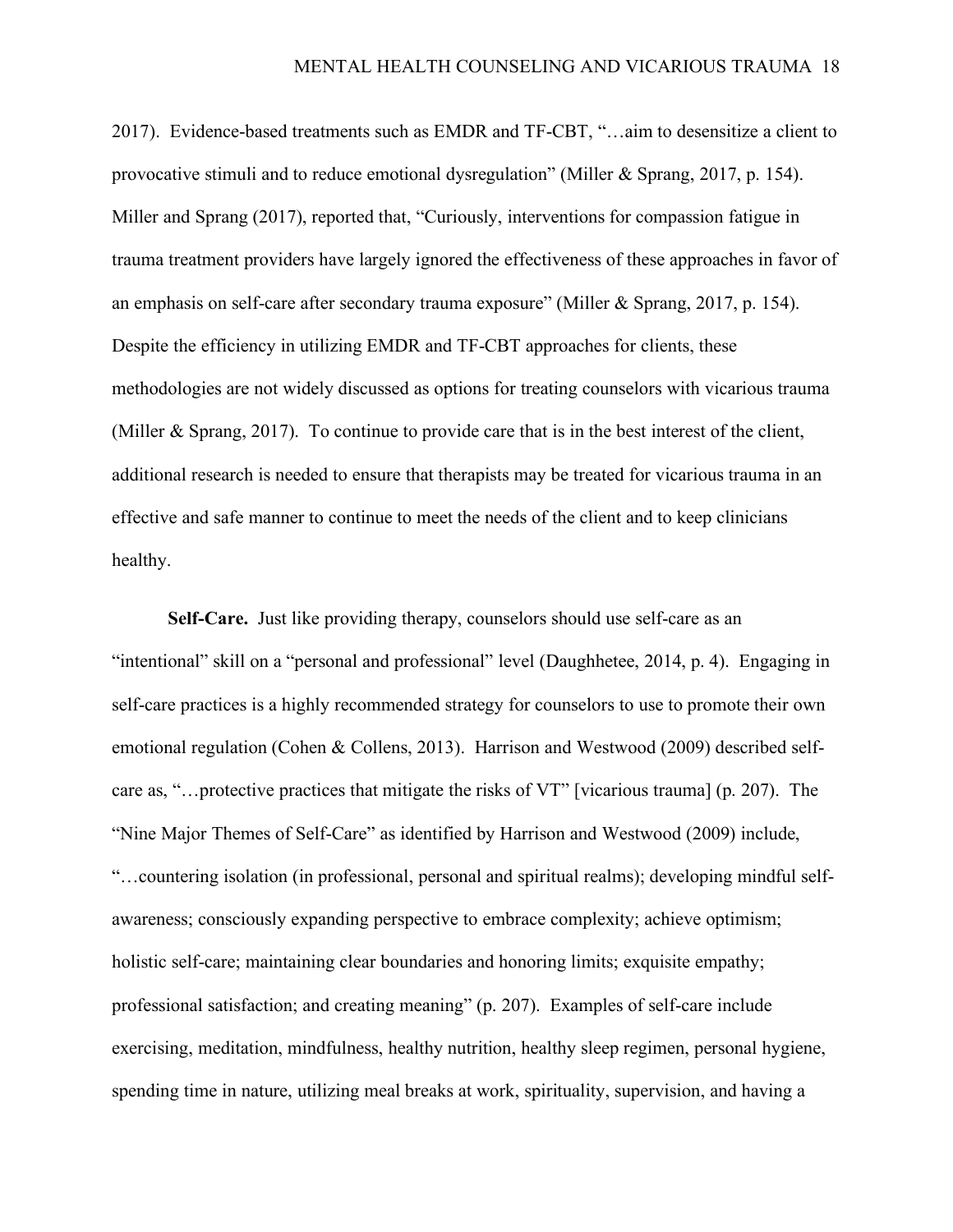positive support circle (Hunter & Schofield, 2006; Illiffe & Seed, 2000; Naturale, 2007; Pistorius et al., 2008; Spleviins et al., 2010; Steed & Downing, 1998, as cited in Cohen & Collens, 2013; Killian, 2008).

**Increased Supervision.** If a counselor suspects that they may be experiencing vicarious trauma, it is essential that they seek out additional supervision and consultation, for the protection and wellbeing of their clients and themselves. Supervision and consultation are vital within the counseling profession. Harrison and Westwood (2009) describe supervision as, "relational healing" (p. 207). Engaging in supervision may aid in promoting a sense of balance by allowing counselors to reflect on their own feelings regarding the size of their workload and stress levels regarding current cases (Harrison & Westwood, 2009). There are many potential benefits to participating in supervision as described by Harrison and Westwood (2009):

…Supervision helps decrease their isolation and some said supervision helps diminish feelings of shame about VT [vicarious trauma] symptoms. Most [counselors] attend at least one peer supervision group [per week]. This practice enhances their self-awareness and ability to 'self-monitor,' and reinforces their commitment to implement self-care practices, as needed (p. 207).

Not only does supervision assist in providing additional clinical insight into different cases and possible treatment interventions, but it also provides feedback to counselors regarding their own personal insight and self-care (Harrison & Westwood, 2009).

Due to levels of confidentiality and privacy, a supervisor or colleague may be the only persons that a counselor may be able to talk to regarding their workload and current stressors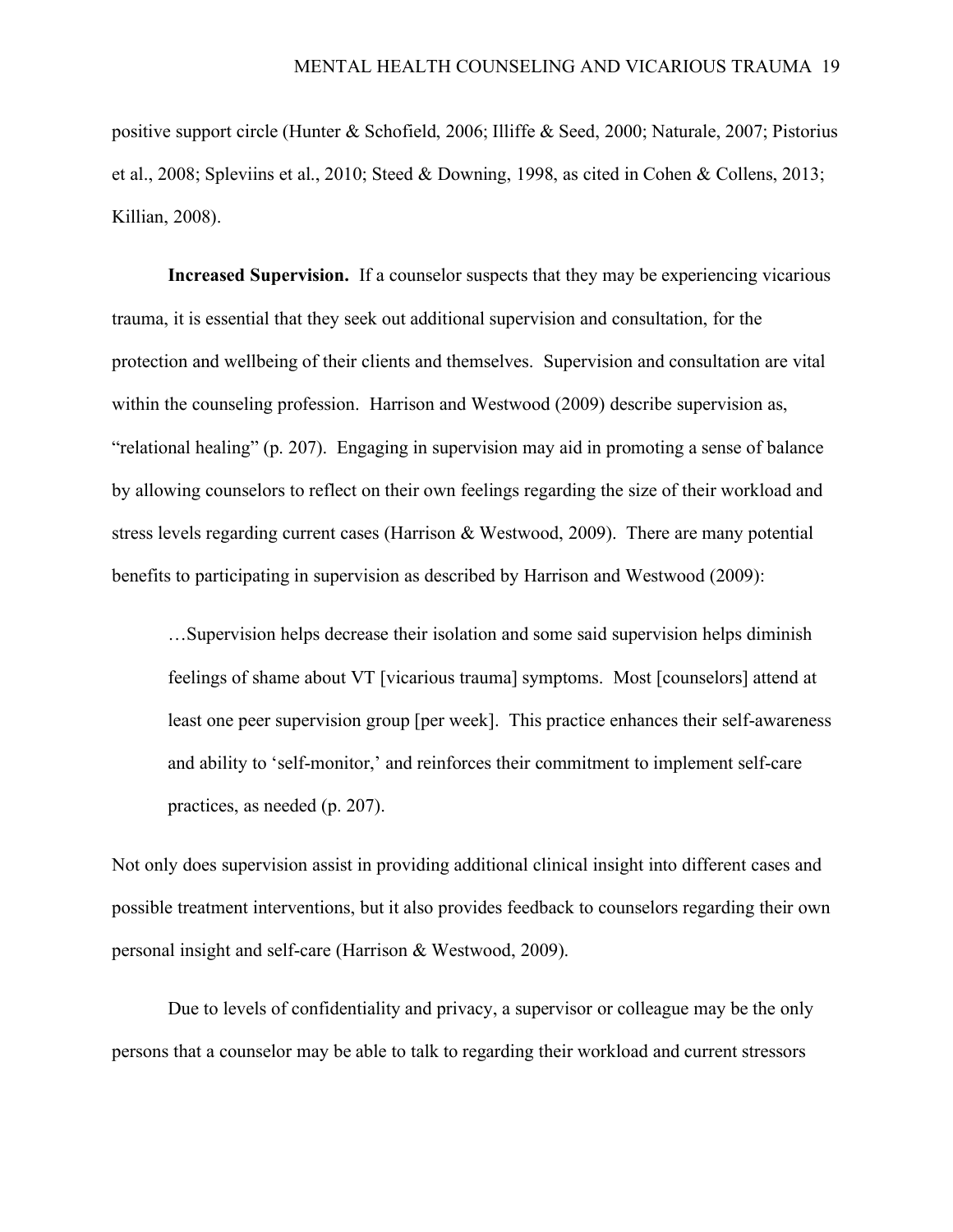regarding work (Killian, 2008). If a counselor is not receiving enough weekly supervision per week they should request additional time to meet with their supervisor.

**Cognitive Behavioral Therapy.** Psychoeducation has been used to treat counselors whom are experiencing vicarious trauma (Molnar et al., 2017). Psychoeducation provided as continuing education has been deemed as a way for individual counselors to increase one's awareness, acceptance, and self-efficacy regarding recognizing and handling personal symptoms of vicarious trauma (Gentry, Bggerly & Baranowsky, 2004; Gentry et al., 2004, as cited in Molnar et al., 2017). In addition to psychoeducation, "self-regulation, intentionality, perceptual maturation/self-validation, connection, and self-care" were also techniques that were used to treat counselors with vicarious trauma under the realm of cognitive behavioral therapy (Molnar et al., 2007).

**Employee Assistance Programs (EAP).** In addition to increased self-care, wellness, and supervision, counselors exhibiting symptoms of vicarious trauma may benefit from assistance from an Employee Assistance Program (EAP) (National Child Traumatic Stress Network, Secondary Traumatic Stress Committee, 2011; Killian, 2008; Cohen & Collens, 2013).

**Reduction of Client Caseload.** Reduction in the number of clients that the therapist is seeing may be clinically and ethically necessary in order to protect clients from harm and to provide care to clients that have the client's best interest in mind (National Child Traumatic Stress Network, Secondary Traumatic Stress Committee, 2011.) A leave of absence is also an option if deemed necessary (National Child Traumatic Stress Network, Secondary Traumatic Stress Committee, 2011).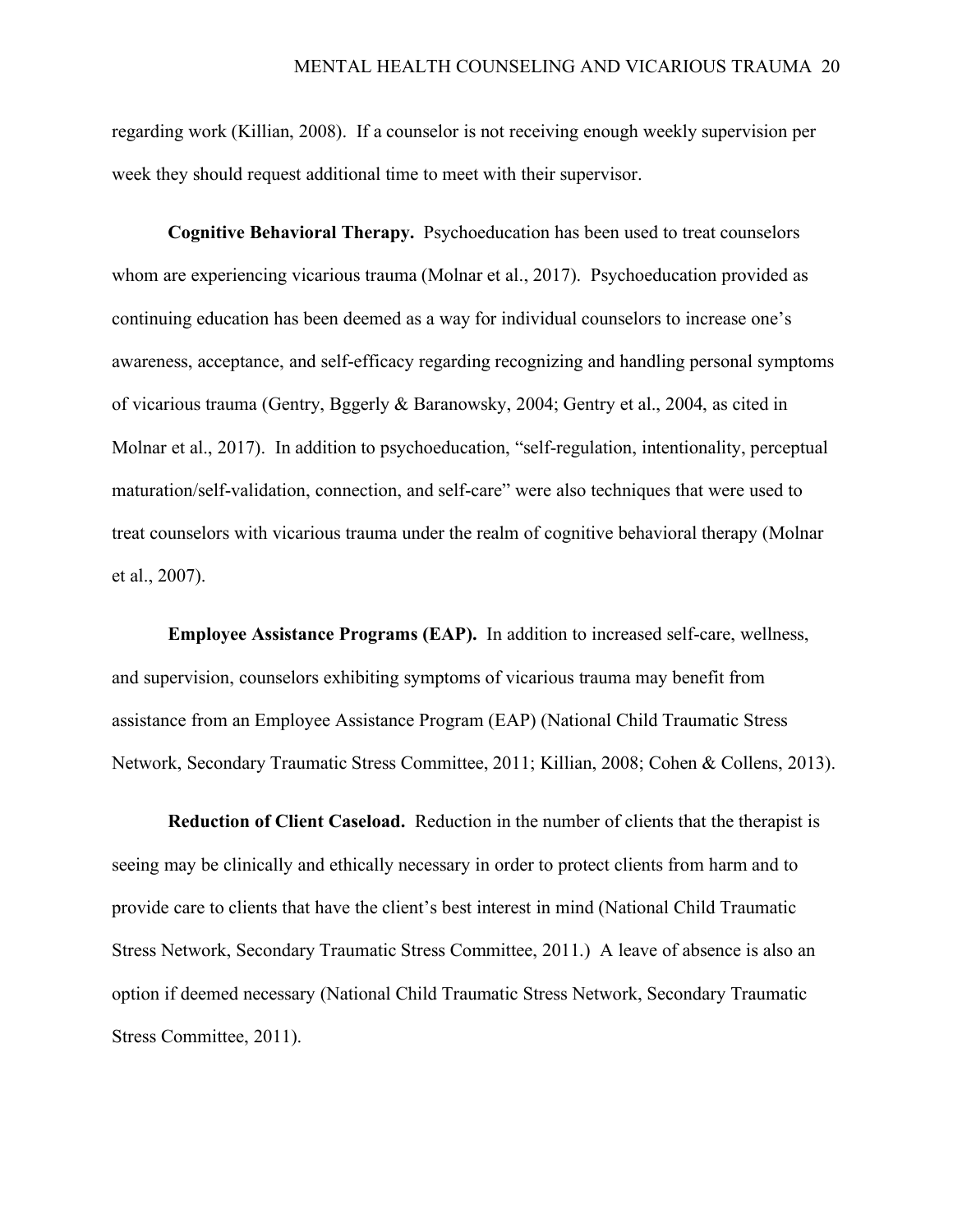#### **Components for Enhancing Clinician Engagement and Reducing Trauma Model.**

The Components for Enhancing Clinician Engagement and Reducing Trauma (CE-CERT) model was developed by Miller and Sprang (2017) to promote effective treatment strategies and approaches for counselors experiencing vicarious trauma. The CE-CERT model is made up of five practice elements that include skills from other evidence-based interventions (Miller  $\&$ Sprang, 2017). The five elements of the CE-CERT model include: (1) "experiential engagement," (2) "regulating rumination," (3) "intentional narrative," (4) "reducing emotional labor," and (5) "parasympathetic recovery" (Miller & Sprang, 2017, p. 154). Miller and Sprang (2017) acknowledged that therapists whom attempt to avoid or divert from engaging in the trauma experience throughout sessions are more likely to develop vicarious trauma or burnout versus trauma therapists whom work though the trauma experience with the client (Cushway & Tyler, 1996; Duquette, Kerouac, Sandhu, & Beaudet, 1994; Maslach & Leiter, 2008, as cited in Miller & Sprang, 2017). The CE-CERT model focuses on the therapist experiencing the emotions of the sessions and acknowledging their own responses to the session while engaging in distress tolerance (Miller & Sprang, 2017). Miller and Sprang (2017) reported that, "…the most important ability therapists must develop [an ability] to deal with the intensity of trauma work is to engage with the experience fully and to allow it to be experienced through to completion" (Miller & Sprang, 2017, p. 155). The CE-CERT model has a similar, "core component" of, "experiencing and tolerating distressing feelings" as do other, "…evidence-based psychotherapies such as dialectical behavior therapy (DBT), mindfulness-based cognitivebehavioral therapy, prolonged exposure therapy, and acceptance and commitment therapy (ACT)" (Miller & Sprang, 2017, p. 155). The CE-CERT model incorporates utilizing cognitive behavioral and narrative strategies including, behavioral activation, mindfulness, deep breathing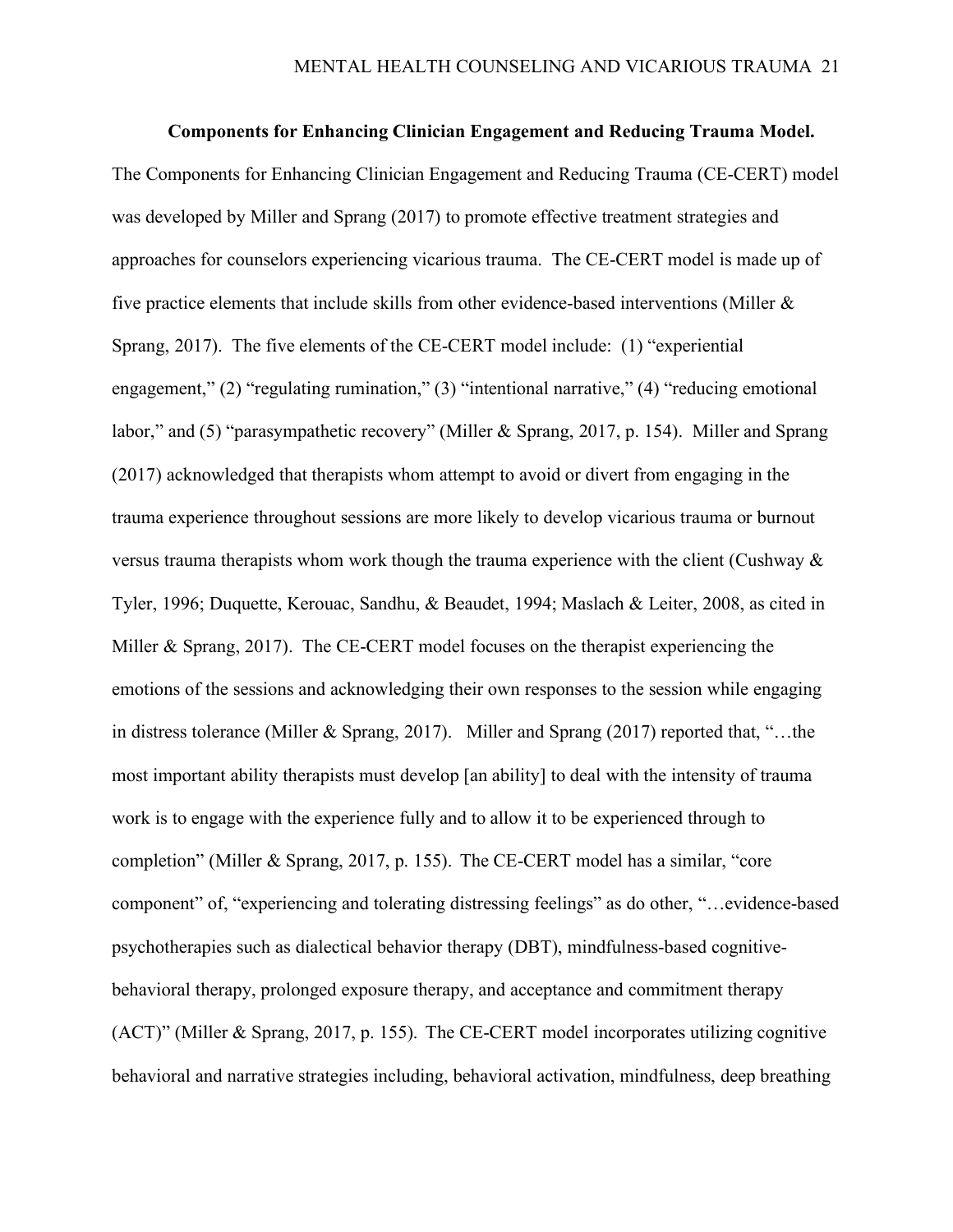and relaxation techniques, and trauma narratives (Miller  $\&$  Sprang, 2017). Since the CE-CERT model is a recent development, more research will need to be completed to determine the validity and reliability of utilizing the CE-CERT model (Miller & Sprang, 2017).

#### **Discussion**

Unfortunately, in today's society, experiencing trauma is not an uncommon finding. Most individuals seeking mental health counseling or treatment have experienced some sort of trauma within their lifetime that is related to their reasons for seeking treatment (Hernandez, Engstrom, & Gangsei, 2010). It is important to have skillfully trained counselors that can assist individuals suffering from trauma related concerns to help them adjust and promote healing and resilience. If counselors are not practicing healthy self-care, lack supportive supervisors or work experiences, or do not engage in trainings and continued education, they are at a higher risk for experiencing vicarious trauma (Pearlman & Saakvitne, 1995; Hernandez, Engstrom, & Gangsei, 2010; Cohen & Collens, 2013). Counselors that experience vicarious trauma, but do not seek supervision or extra support, are providing unethical services to clients. Counselors that are not healthy themselves, may not provide services that are in the best interest of their clients. If a counselor is not able to put their client's best interest first and are not able to remove themselves from the client's situation after the session has ended, they must seek supervision to ensure ethical treatment for their clients to ensure non-maleficence.

In most cases, counselors who had experienced childhood trauma were deemed to be more at-risk for developing vicarious trauma than counselors who had not experienced childhood trauma in their personal lives (Williams, Helm, & Clemens, 2012). Research results discovered that counselors who had personal history of childhood trauma were able to decrease their level of risk for experiencing vicarious trauma at a statistically significant rate by participating in self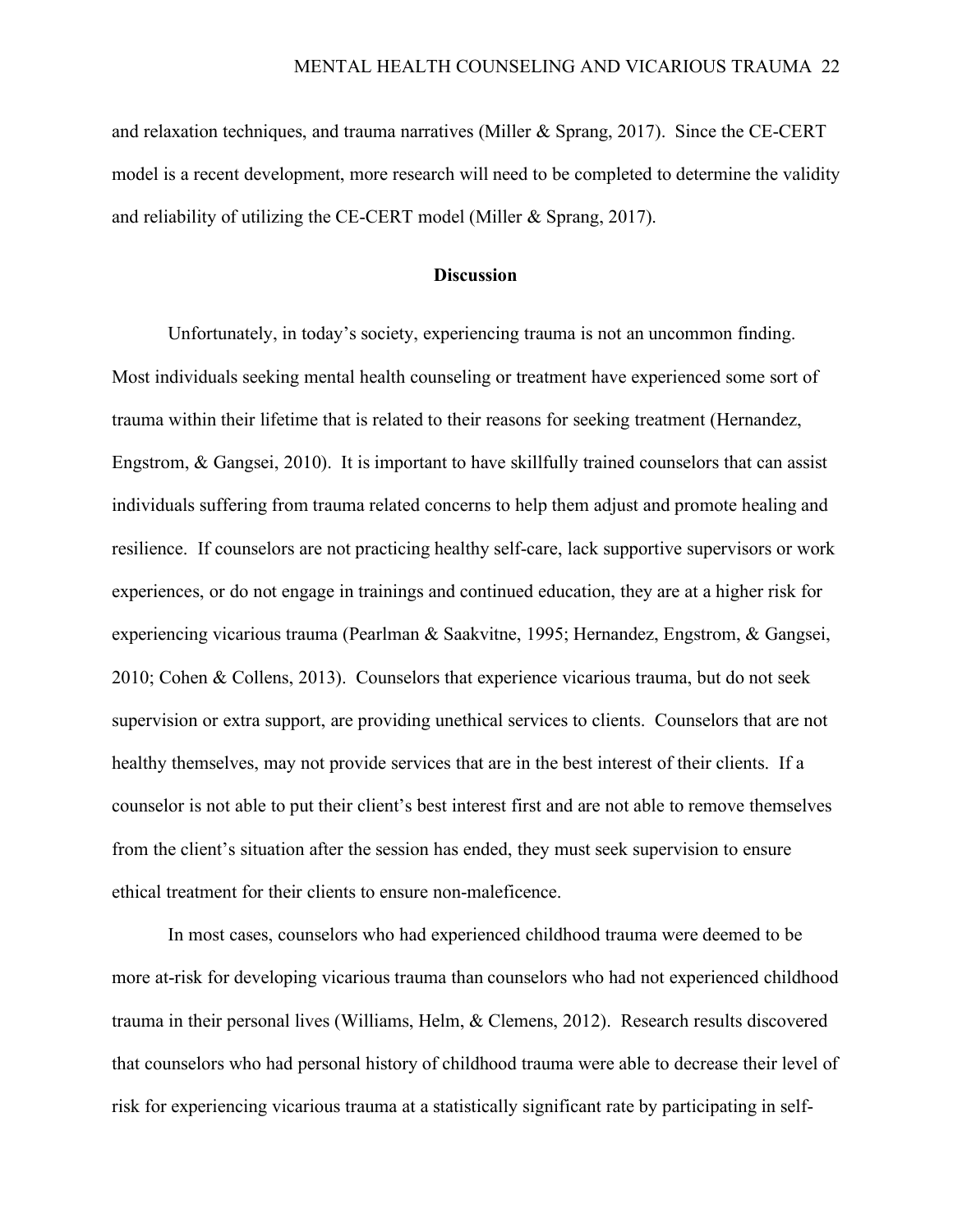care and wellness-related activities (Williams, Helm, & Clemens, 2012). Self-care and wellness were shown to decrease a counselor's risk of developing vicarious trauma, but also increased their likelihood of gaining vicarious resilience (Hernandez, Engstrom & Gangsei, 2010). Though vicarious resilience, counselors gain insight and new perspectives by witnessing their client strive past barriers endured due to traumatic events (Hernandez, Engstrom, & Gangsei, 2010).

Work environments that prosper supportive supervision, offer continuing education and training, and promote self-care and wellness of employees have shown to have positive effects on counselors including a decreased risk for experiencing vicarious trauma (Borja, Callahan, & Long, 2006). Supportive supervision that encourages counselors to decompress may also help promote healthy boundaries and aid counselors and supervisors detect signs or symptoms of vicarious trauma (Cohen & Collens, 2013; Molnar et al., 2017; Ivicic & Motta, 2017). There are screening tools, self-assessment tools, and measurements to assess counselors for symptoms of vicarious trauma. Utilization of these assessment and screening tools may be helpful if implemented into agency policies and procedures.

Possible interventions that have shown to be effective with counselors experiencing vicarious trauma include utilizing cognitive behavioral techniques as well as utilizing mindfulness techniques (National Child Traumatic Stress Network, Secondary Traumatic Stress Committee, 2011.) Additional research and efforts to develop evidence-based interventions for treating counselors experiencing vicarious trauma are necessary to continue to provide ethical care to clients and to promote overall wellness of clients and counseling practitioners.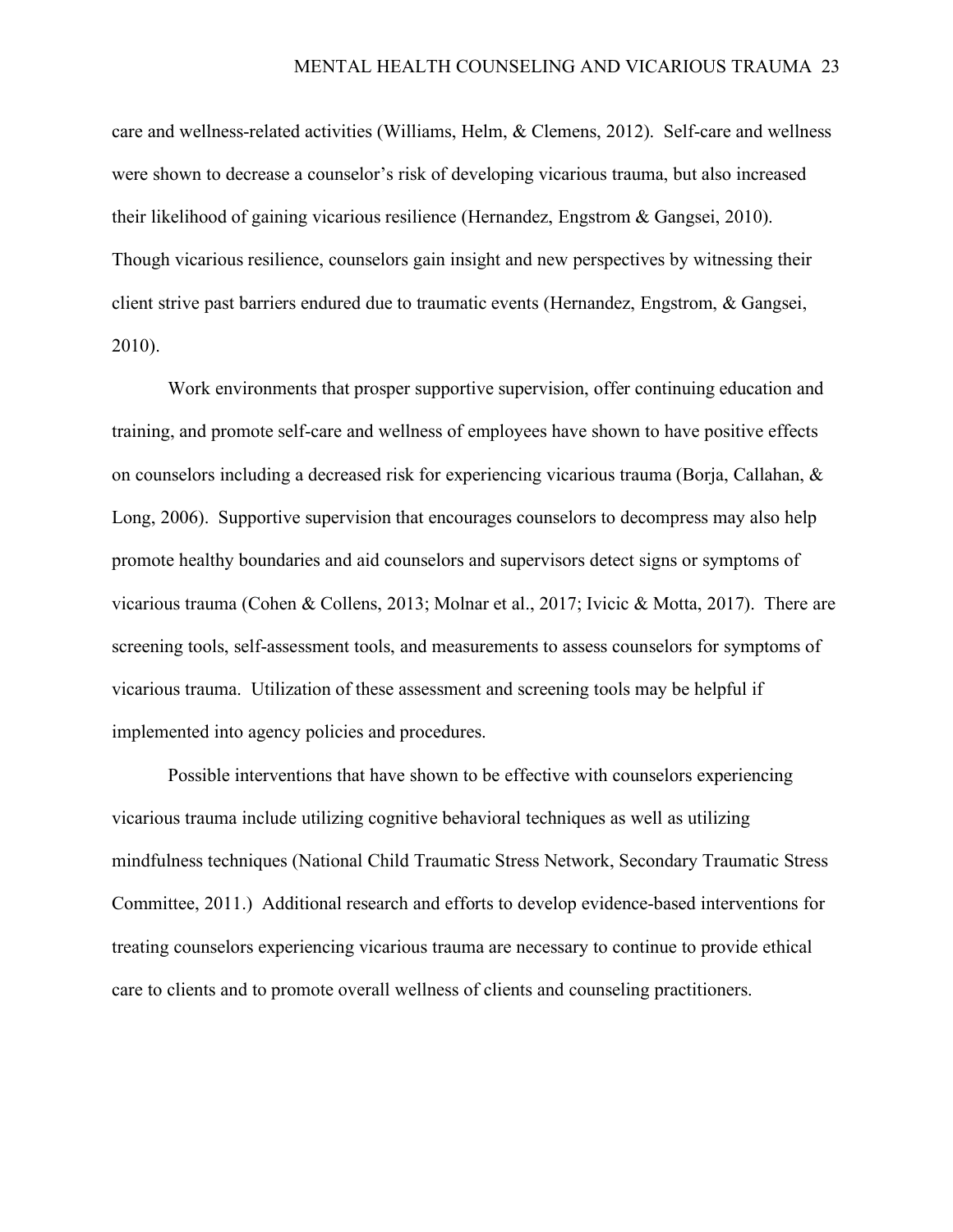# **Conclusion**

In conclusion, it is essential for clients to be consciously aware of their emotional states and to seek supervision, continued education and trainings, as well as to engage in regular selfcare and wellness to continue to work in a stressful environment that keeps the client's best interest in mind (Pearlman & Saakvitne, 1995; Hernandez, Engstrom, & Gangsei, 2010).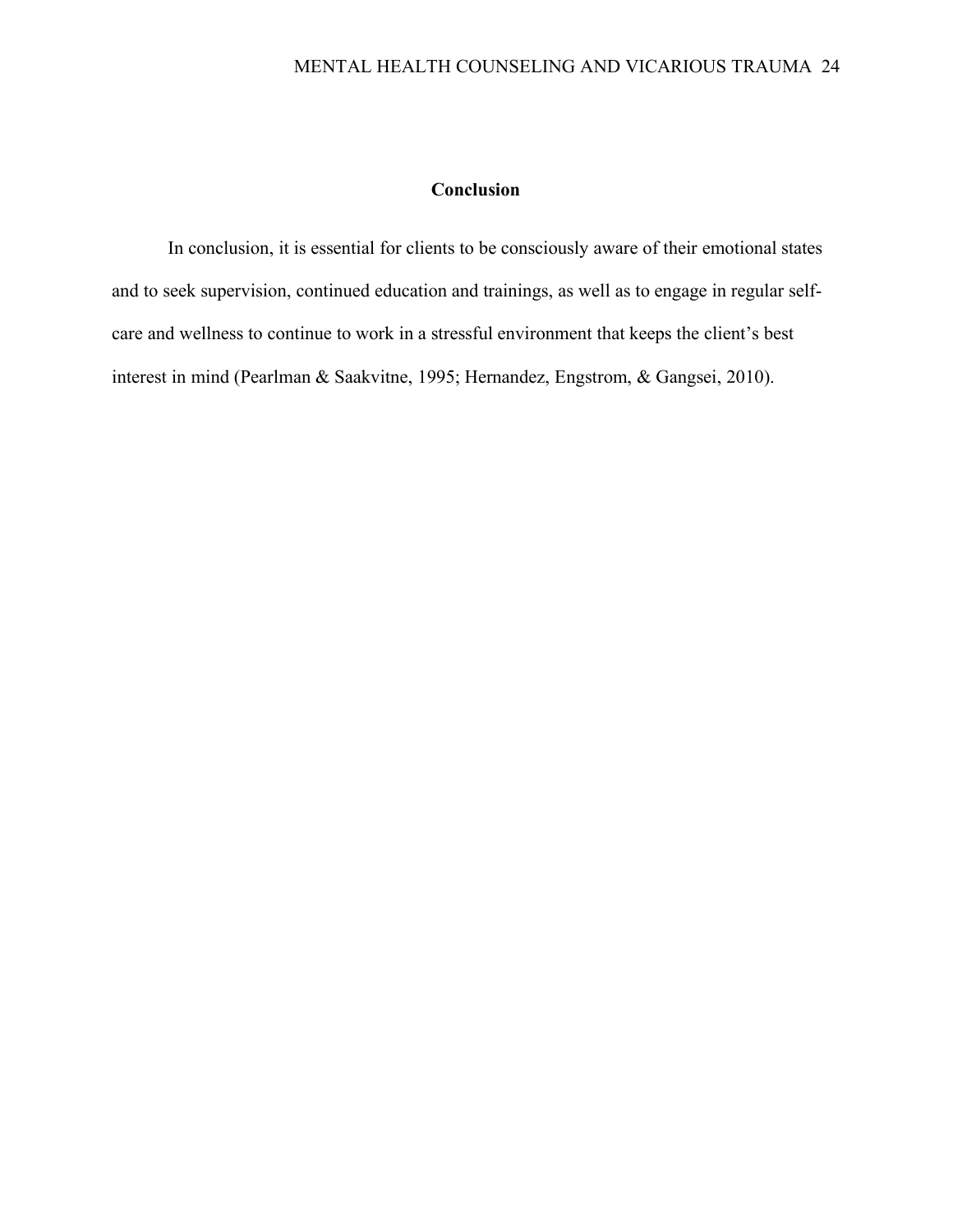# **References**

- Adams, S. S. & Riggs, S.A. (2008). An exploratory study of vicarious trauma amongst therapist trainees. *Training and Education in Professional Psychology, 2*(1), 26-34. doi: 10.1037/19313918.2.1.26
- Aparicio, E, Michalopoulos, L. M, & Unick, G. J. (2013). An examination of the psychometric properties of the vicarious trauma scale in a sample of licensed social workers. *National Association of Social Workers, 1*(1), 199-205. doi: 10.1093/hsw/hlt017.
- Bober, T., Regehr, C., & Zhou, Y.R. (2005). Development of the coping strategies inventory for trauma counselors. *Journal of Loss and Trauma, 11*(1), 71-83. doi: 10.1080/15325010500358225
- Borja, S. E., Callahan, J. L., & Long, P. J. (2006). Positive and negative adjustment and social support of sexual assault survivors. *Journal of Personality and Social Psychology, 51*(1), 1173-1182. doi: 10.1002/jts.20169
- Cohen, C. & Collens, P. (2013). The impact of trauma work on trauma workers: A metasynthesis on viarious trauma and vicarious posttraumatic growth. *Psychological Trauma: Theory, Research, Practice, and Policy, 5*(6), 570-580. http://dx.doi.org/10.1037/a0030388
- Daughhetee, C. (2014). Safety and Self-Care in Crisis Situations. Jackson-Cherry, L. R., & Erford, B. T. (2nd Ends.), *Crisis Assessment, Intervention, and Prevention* (pp.27-46). New Jersey: Pearson Education, Inc.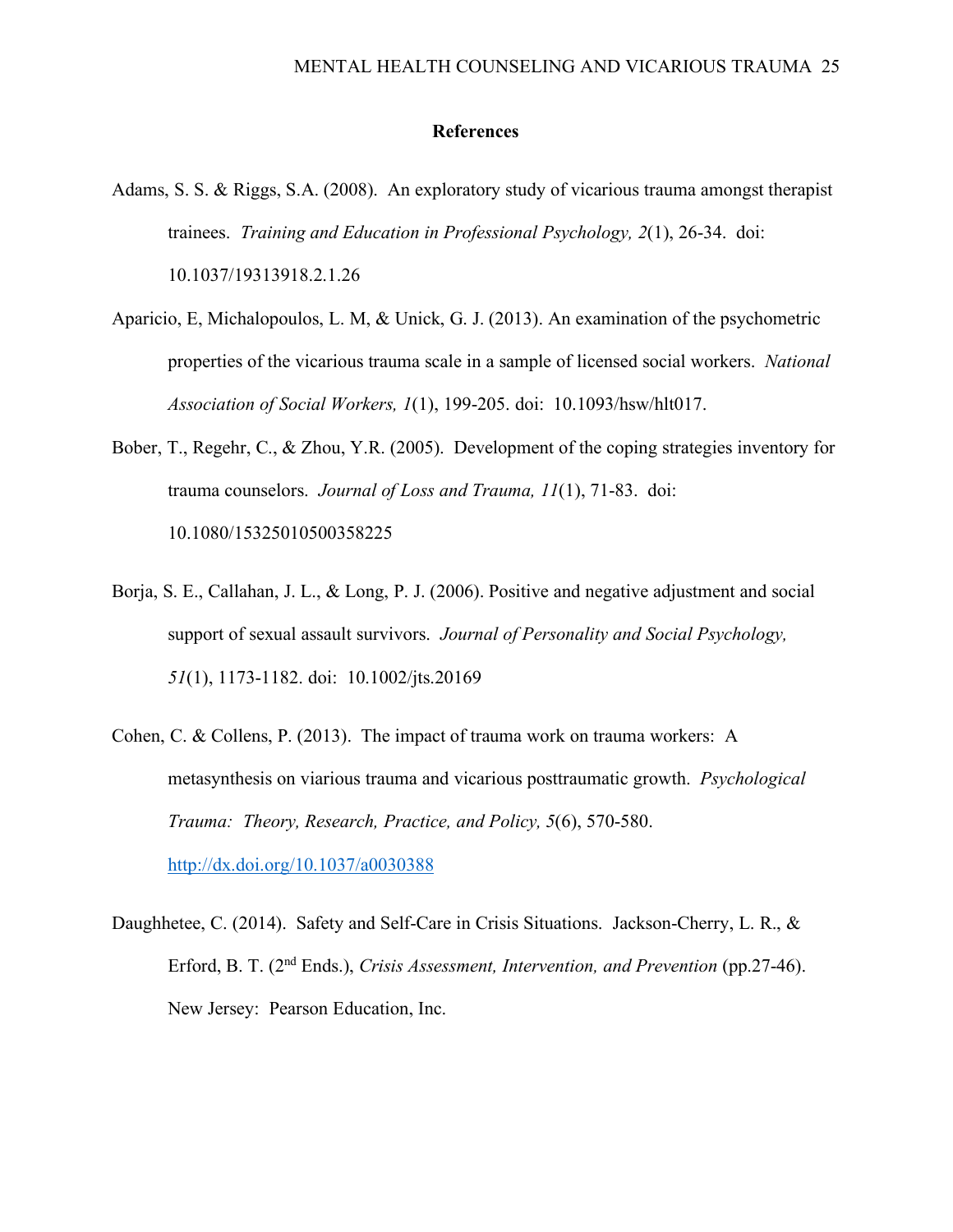- Halevi, E., & Idisis, Y. (2017). Who helps the helper? Differentiation of self as an indicator for resisting vicarious traumatization. *Psychological Trauma: Theory, Research, Practice, and Policy.* Advance online publication. http://dx.doi.org/10.1037/tra0000318
- Harrison, R. L., & Westwood, M. J. (2009). Preventing vicarious traumatization of mental health therapists: Identifying protective practices. *Psychotherapy Theory, Research, Practice, Training, 46*(2), 203-219, doi: 10.1037/a0016081
- Hernandez, P., Engstrom, D., & Gangsei, D. (2010). Exploring the impact of trauma on therapists: Vicarious resilience and related concepts in training. *Journal of Systemic Therapies, 29*(1), 67-83.
- Hernandez, P., Gangsei, D, & Engstrom, D. (2007). Vicarious resilience: A new concept in work with those who survive trauma. *Family Process, 46*(2), 229-241.
- Ivicic, R., & Motta, R. (2017). Variables associated with secondary traumatic stress among mental health professionals. *Traumatology, 23*(2), 196-204. http://dx.doi.org/10.1037/trm0000065
- Killian, K. D., (2008). Helping till it hurts? A multimethod study of compassion fatigue, burnout, and self-care in clinicians working with trauma survivors. *Traumatology, 14*(2), 32-44.
- Killian, K., Hernandez-Wolfe, P., Engstrom, D., & Gangsei, D. (2017). Developmen of the vicarious resilience scale (VRS): A measure of positive effects of working with trauma survivors. *Psychological Trauma: Theory, Research, Practice, and Policy, 9*(1), 23-31, http://dx.doi.org/10.1037/tra0000199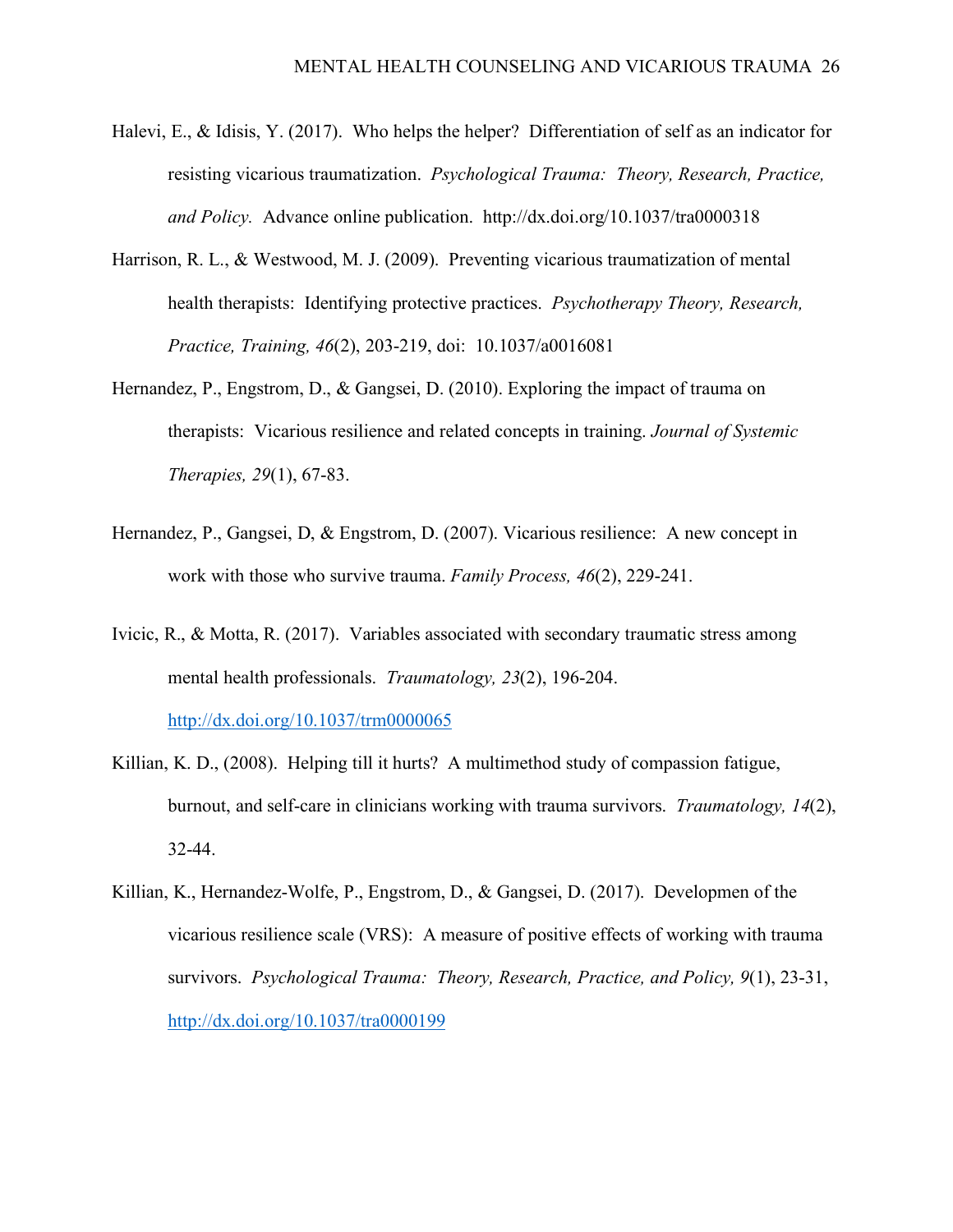- Ling, J., Hunter, S. V., & Maple, M. (2014). Navigating the challenges of trauma counseling: How counsellors thrive and sustain their engagement. *Australian Social Work, 67*(2), 297-310. doi: 10.1080/0312407X.2013.837188
- McCann, L., & Pearlman, L. A. (1990). Vicarious traumatization: A framework for understanding the psychological effects of working with victims. *Journal of Traumatic Stress, 3*(1), 131-149
- Miller, B. & Sprang, G. (2017). A components-based practice and supervision model for reducing compassion fatigue by affecting clinician experience. *Traumatology, 23*(2), 153-164. http://dx.doi.org/10.1037/trm0000058
- Molnar, B.E., Sprang, G., Killian, K.D., Gottfried, R., Emery V., & Bride, B.E. (2017). Advancing science and practice for vicarious traumatization/secondary traumatic stress: A research agenda. *Tramatology, 23*(2), 129-142. http://dx.doi.org/10.1037/trm0000122
- National Child Traumatic Stress Network, Secondary Traumatic Stress Committee. (2011). Secondary traumatic stress: A fact sheet for child-serving professionals. Los Angeles, CA, and Durham, NC: National Center for Child Traumatic Stress
- Pearlman, L. A., & Saakvitne, K. W. (1995). Treating therapists with vicarious traumatization and secondary traumatic stress disorders. In C.R. Figley (Ed.), *Compassion fatigue: Coping with Secondary Traumatic Stress Disorder in Those Who Treat the Traumatized*, (pp. 150-177). New York, NY: Brunner/Mazel
- Trippany, R., White Kress, V., & Wilcoxon, A. (2004). Preventing vicarious trauma: What counselors should know when working with trauma survivors. *Journal of Counseling and Development, 82*(1), 31-37.